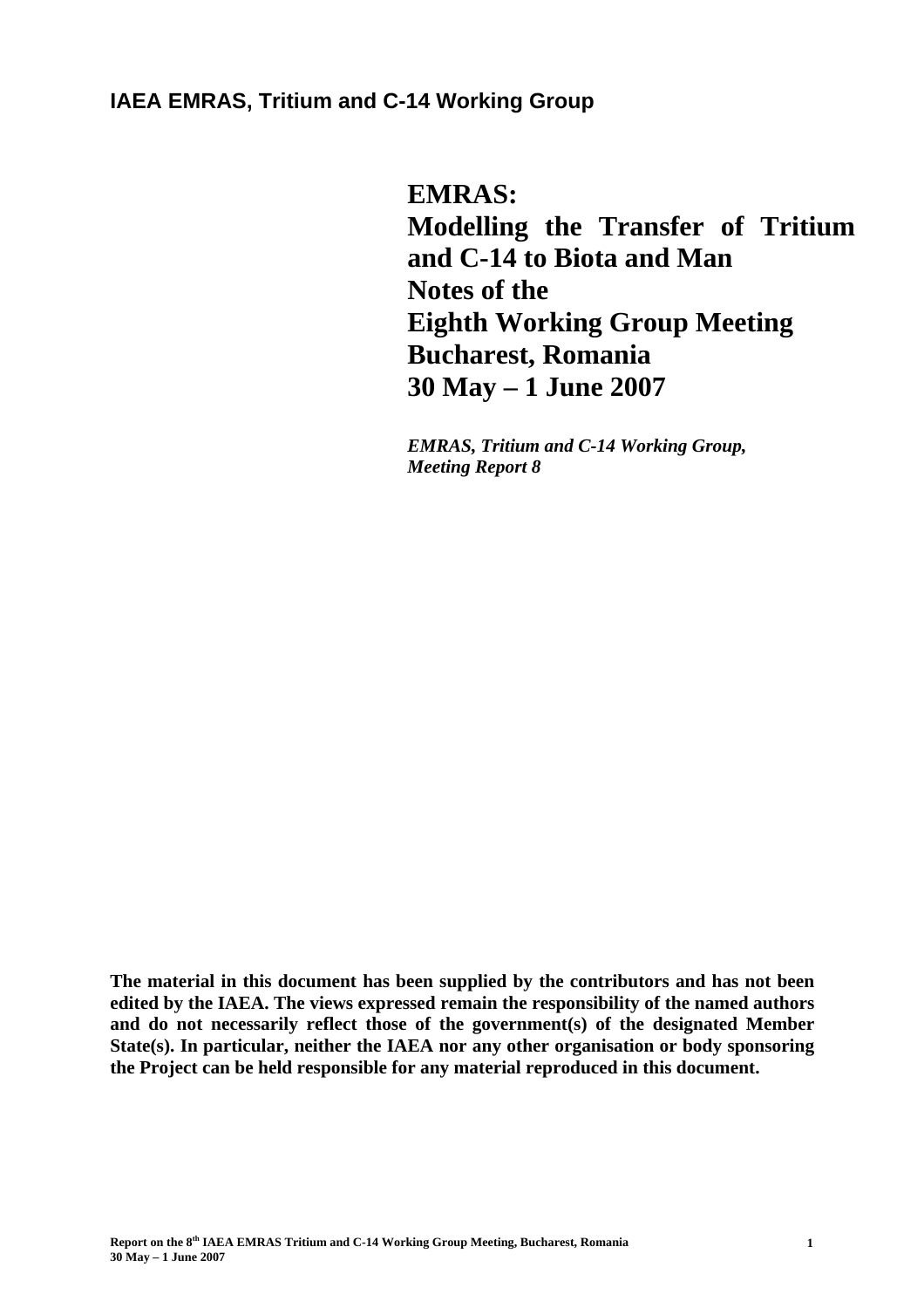# **Notes of the Eighth IAEA EMRAS Tritium and C-14 Working Group Meeting, Bucharest, Romania 30 May – 1 June 2007**

The eighth meeting of the IAEA EMRAS Tritium and C-14 Working Group was held in Bucharest, Romania. The meeting was hosted by the Institute of Atomic Physics & Nuclear Engineering "Horia Hulubei" (IFIN-HH).

These Meeting Notes have been prepared by Karen Smith (Technical Secretariat) and Phil Davis (Working Group Leader). In addition, the following people attended the meeting and contributed to the discussions and decisions documented in these Meeting Notes.

| <b>Name</b>   | Organisation                                             | Country    |
|---------------|----------------------------------------------------------|------------|
| D Atanassov   | <b>National Institute</b>                                | Bulgaria   |
|               | of Meteorology and Hydrology (METEO)                     |            |
| V Soulanen    | Technical Research Centre of Finland (VTT)               | Finland    |
| L Patryl      | Commissariat à l'Energie Atomique (CEA)                  | France     |
| P Guétat      | Commissariat à l'Energie Atomique (CEA)                  | France     |
| C Boyer       | Commissariat à l'Energie Atomique (CEA)                  | France     |
| F Siclet      | Electricité de France (EDF)                              | France     |
| Y Belot       | <b>Private Consultant</b>                                | France     |
| F Baumgärtner | Munich Technical University (TUM)                        | Germany    |
| V Berkovskyy  | International Atomic Energy Agency (IAEA)                | Austria    |
| J Koarashi    | Japan Atomic Energy Agency (JAEA, former JNC)            | Japan      |
| K Miyamoto    | National Institute of Radiological Sciences (NIRS)       | Japan      |
| Y Inoue       | National Institute of Radiological Sciences (NIRS)       | Japan      |
| H Takeda      | National Institute of Radiological Sciences (NIRS)       | Japan      |
| K Yamamoto    | <b>Yfirst Consultants</b>                                | Japan      |
| T Masuda      | <b>Institute for Environmental Sciences</b>              | Japan      |
| C Lee         | Korea Atomic Energy Research Institute (KAERI)           | Korea      |
| A Melintescu  | Institute of Atomic Physics & Nuclear Engineering "Horia | Romania    |
|               | Hulubei" (IFIN-HH)                                       |            |
| D Galeriu     | Institute of Atomic Physics & Nuclear Engineering "Horia | Romania    |
|               | Hulubei" (IFIN-HH)                                       |            |
| A Golubev     | Russian Federal Nuclear Centre (VNIIEF)                  | Russia     |
| S Mavrin      | Russian Federal Nuclear Centre (VNIIEF)                  | Russia     |
| R Peterson    | Lawrence Livermore National Laboratory (LLNL)            | <b>USA</b> |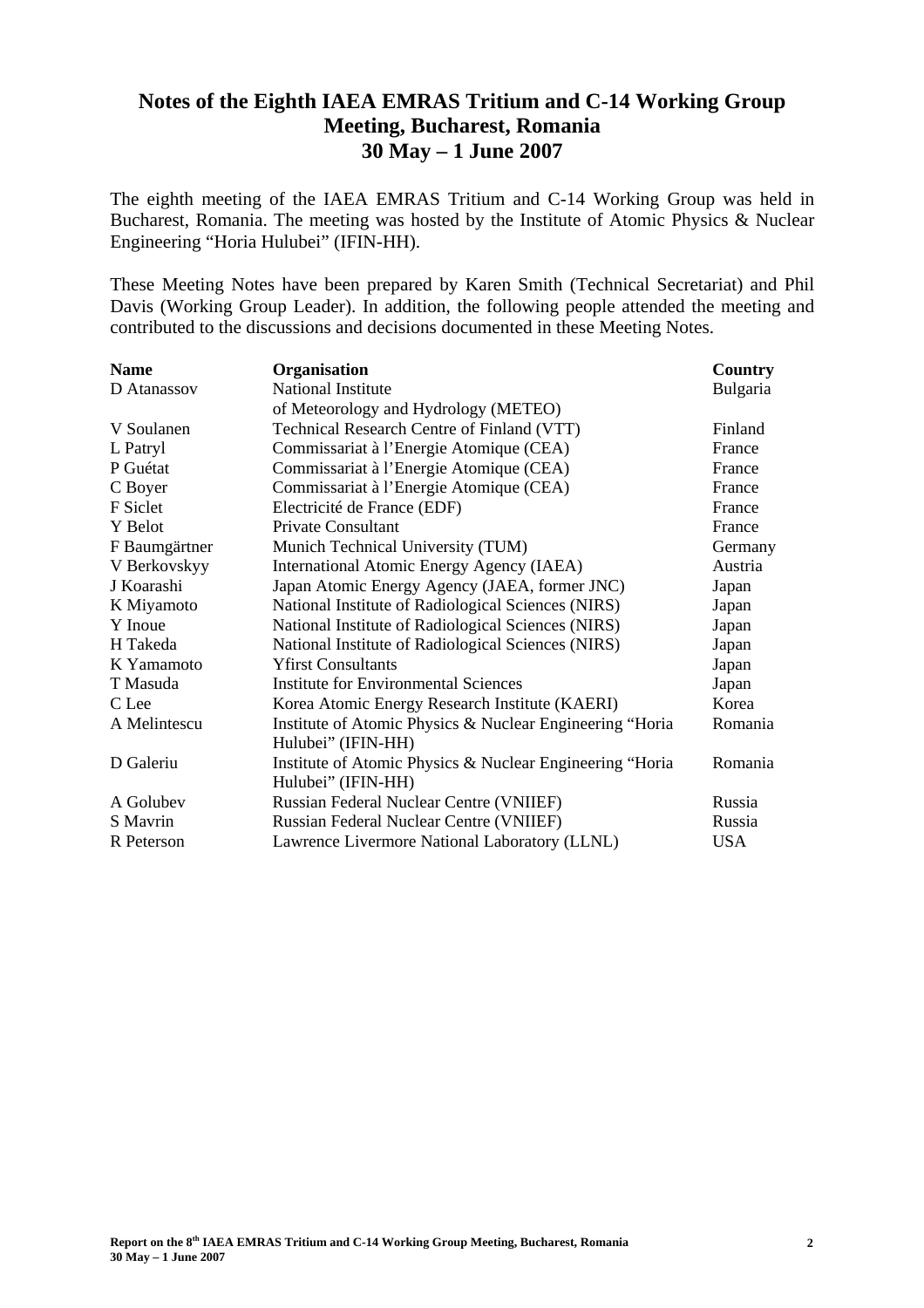## **CONTENTS**

| Discussion of the draft final report for the Dynamic Mussel Uptake Scenario  10          |  |
|------------------------------------------------------------------------------------------|--|
| Discussion of results and draft report for the Dynamic Mussel Depuration Scenario 12     |  |
|                                                                                          |  |
| Discussion of the draft final report for the Hypothetical Short-term Release Scenario 16 |  |
|                                                                                          |  |
|                                                                                          |  |
|                                                                                          |  |
|                                                                                          |  |
|                                                                                          |  |
|                                                                                          |  |
|                                                                                          |  |
|                                                                                          |  |
|                                                                                          |  |
|                                                                                          |  |
|                                                                                          |  |
|                                                                                          |  |
|                                                                                          |  |
|                                                                                          |  |
|                                                                                          |  |
|                                                                                          |  |
|                                                                                          |  |
|                                                                                          |  |
|                                                                                          |  |
|                                                                                          |  |
|                                                                                          |  |
|                                                                                          |  |
|                                                                                          |  |

**The financial support of the Technical Secretariat by GE Healthcare (UK) and the Food Standards Agency (UK), and of the Working Group Leader by the CANDU Owners Group (Canada), is gratefully acknowledged.**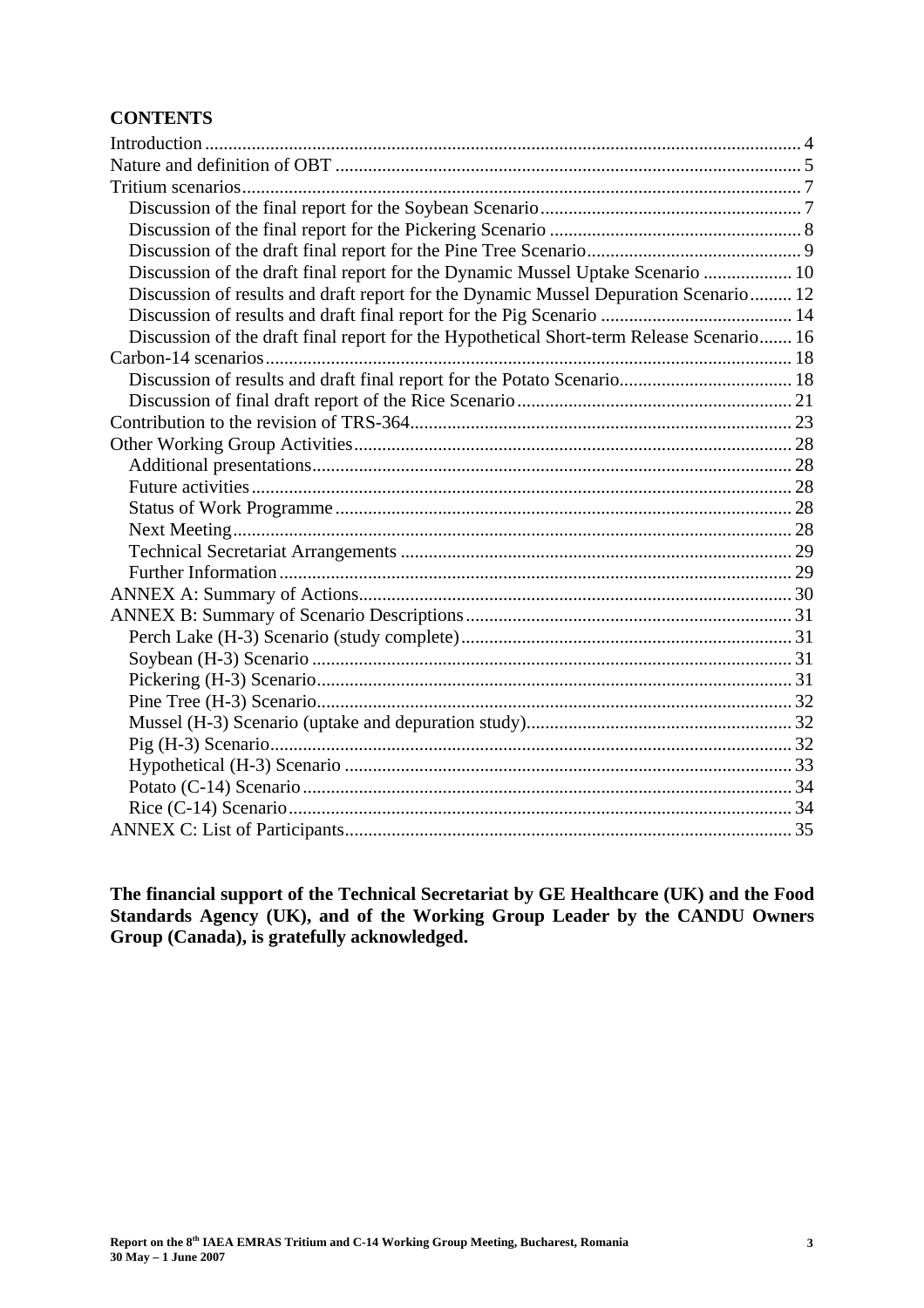## **Introduction**

The eighth meeting of the EMRAS Tritium and C-14 Working Group was held on 30 May – 1 June 2007, hosted by IFIN-HH. The objectives of the meeting were to:

- Discuss the final reports for the H-3 Pickering and Soybean Scenarios;
- Discuss the draft final report for the H-3 Pine Tree Scenario;
- Discuss and agree the final Definition of OBT;
- Discuss results and the draft final report of the C-14 Potato Scenario;
- Discuss the draft final report of the H-3 Mussel Uptake Scenario and results and draft report of the Mussel Depuration Scenario;
- Discuss the draft final report of the H-3 Hypothetical Release Scenario;
- Discuss the draft final report of the C-14 Rice Scenario;
- Discuss the contribution of the working group to the TRS-364 revision;
- Discuss results and the draft final report of the H-3 Pig Scenario; and,
- Plan future work activities.

Participants were welcomed to the meeting by the Working Group Leader, Phil Davis, who also thanked participants for their contribution to the progression of the Working Group (WG) scenarios. Each participant was then invited to introduce themselves and describe briefly their background and interest in the WG.

All participants are invited to the next Tritium and Carbon-14 WG Meeting, which will be held during the final EMRAS plenary meeting in Vienna, November 2007. Further information on EMRAS meetings can be found on the website.<sup>1</sup> Meeting notes and scenario descriptions for this WG can also be found on the website.<sup>2</sup>

Final reports are due to be completed by autumn 2007. Scenario leaders are therefore requested to ensure that final or draft final reports are progressed for presentation and agreement at the November 2007 meeting. All of the reports will be published together in a single IAEA Technical Document (TECDOD). Volodymyr Berkovskyy requested, on behalf of the IAEA, that all model descriptions be provided in as much detail as possible, ideally to enable model reconstruction by other users. However, where models have been published, these publications may be referred to.

A summary of the main points of discussion on each of the scenarios in the tritium and C-14 WG from the  $8<sup>th</sup>$  WG meeting is provided in the subsequent sections. Brief scenario descriptions are provided in the Appendices.

 $\overline{a}$ 

<sup>1</sup> http://www-ns.iaea.org/projects/emras/ 2 http://www-ns.iaea.org/projects/emras/emras-tritium-wg.htm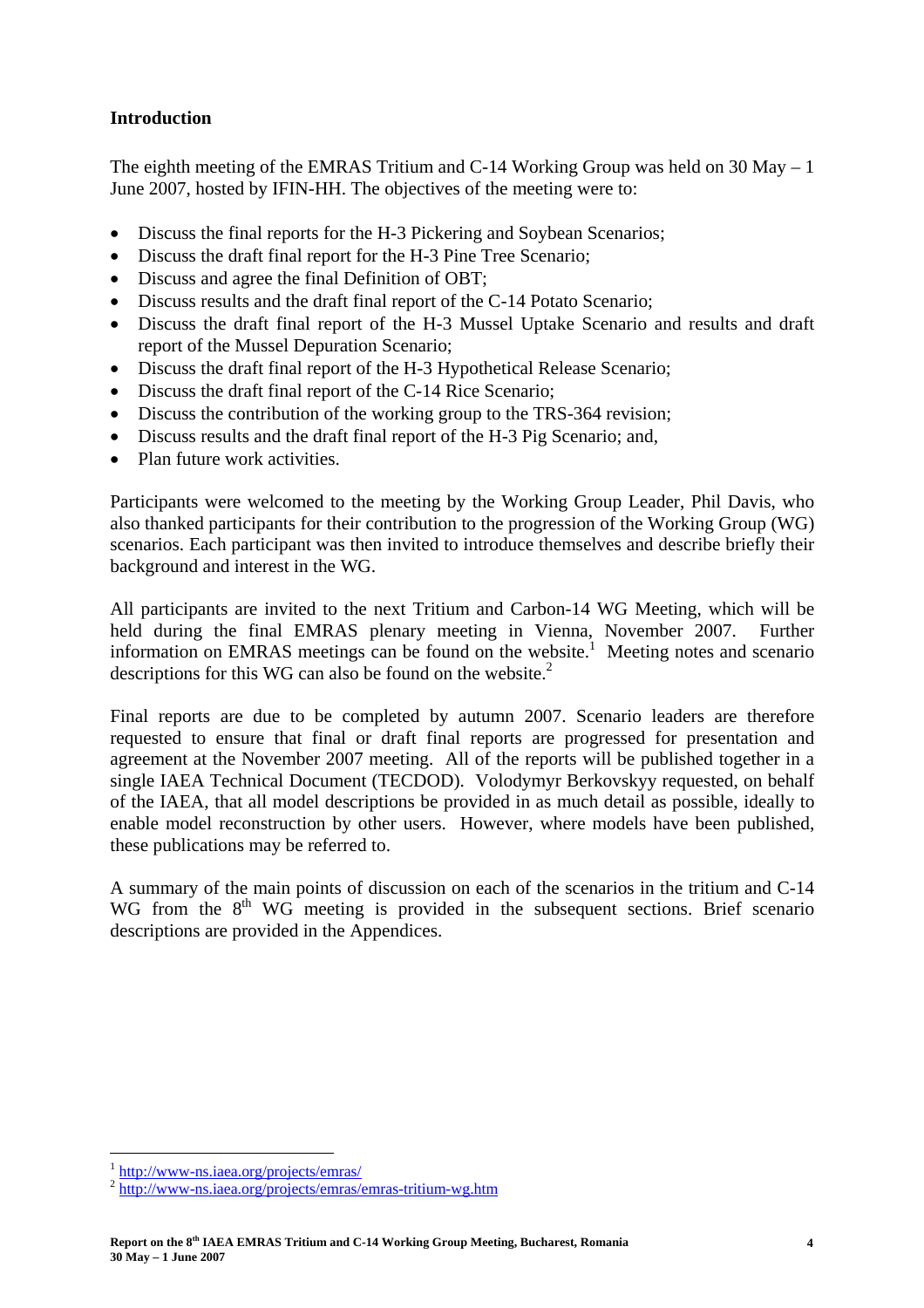## **Nature and definition of OBT**

## *Presented by P Davis*

Since one of the main focuses of the WG is on OBT, it was considered important at the outset that a definition of OBT be produced, the intention being to distinguish naturally formed OBT from tritiated organics that may be industrially derived. As the definition has progressed through discussions at WG meetings, the issue of buried tritium has been highlighted and discussions have therefore focussed on whether buried tritium exists and, if so, whether it contributes to what we know as OBT. In defining OBT, it is a focus of the WG to ensure the final definition is consistent with laboratory measurements procedures and dose conversion factors.

A short definition has been produced with a series of explanatory notes. Meeting participants were provided with a copy of the current definition and comments invited. The circulated definition is provided below.

**Definition:** OBT is carbon-bound and buried tritium that was originally formed in living systems through natural environmental or biological processes from HTO (or HT via HTO). It is the activity remaining in dry biomatter that has been washed repeatedly with tritium free water. Other types of organic tritium (e.g. tritiated methane, tritiated pump oil or radiochemicals) should be called tritiated organics, and these can exist in any chemical or physical form.

## **Notes**:

(i) OBT should not include the exchangeable fraction (tritium bound to sulphur, nitrogen or oxygen) that can be removed by washing with tritium-free water. This fraction depends strongly on the HTO concentration in effect at the time of sampling and can exchange quickly with water vapour during analysis. Inclusion of the exchangeable fraction would lead to results that are highly variable and difficult to interpret.

(ii) Exchangeable tritium should be removed by moderately drying the sample without decomposing the molecular structures, washing the residue repeatedly with tritium free water and then drying the material again. The OBT concentration can then be determined as the tritium activity in the dry sample. This is generally done by combusting the sample and determining the activity in the combustion water by liquid scintillation counting, or by analysing the sample by He-3 mass spectrometry.

(iii) In the washing process, exchangeable tritium nuclei are removed and replaced by hydrogen nuclei, but exchangeable hydrogen nuclei are simply replaced by other hydrogen nuclei. Thus measurements of OBT do not reflect the specific activity of the nonexchangeable hydrogen. This specific activity can be estimated by dividing the measured concentration by the fraction of non-exchangeable hydrogen nuclei in the dry sample. For example, this fraction has been empirically determined to be 0.78 for leaf tissues but different values may apply for other plant or animal materials. Care must be taken in comparing model predictions and experimental data that the same quantity (OBT concentration or specific activity of non-exchangeable hydrogen nuclei) is being considered.

(iv) OBT concentrations should be reported in units of Bq/L of combustion water. This is the fundamental unit that can be converted, if necessary, to the specific activity of the nonexchangeable hydrogen nuclei. Use of Bq/L makes it easy to compare concentrations in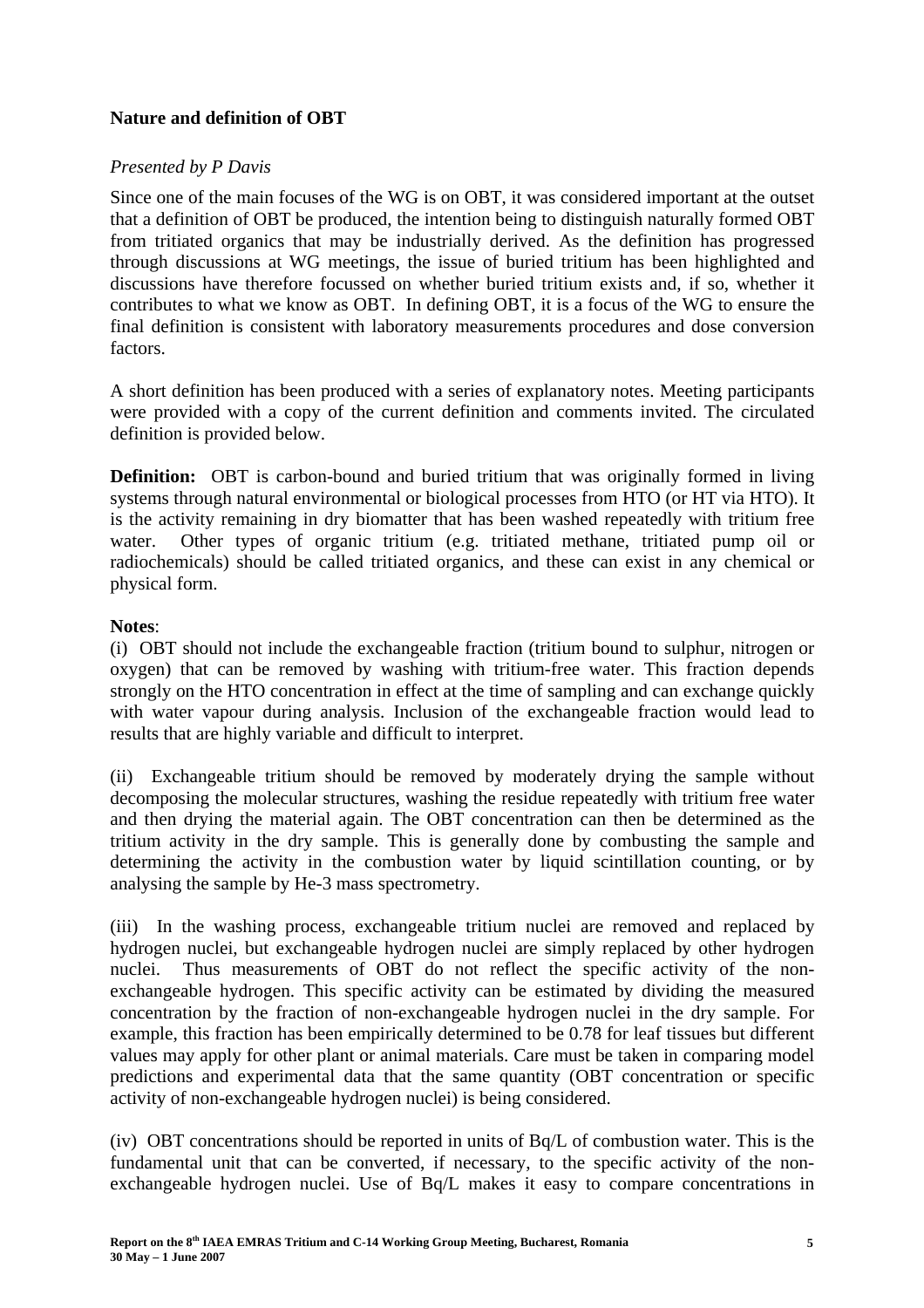different media and to determine whether specific activity is depleted, preserved or enriched when tritium is transferred from one compartment to another.

(v) OBT refers to organic tritium formed from HTO by natural processes in living organisms, or in materials such as soils or lake sediments that are derived from living material. Put another way, OBT is that organic tritium that imparts a dose consistent with the dose coefficient traditionally used for OBT. All other types of organic tritium, no matter how they form or how they appear in the environment, should be called tritiated organics and assigned their own dose coefficient for purposes of dose calculation.

A number of issues/comments were raised for discussion:

- Franz Baumgärtner noted that OBT in analytical procedures can be exchanged not only with water, but also with saline solutions. He also noted that molecular structure could be decomposed to enable exchange. Therefore, he recommended that note (i) be amended to take account of these alternative methods of exchange/analysis. However, in response, Yves Belot commented that the method currently described is that routinely used for the measurement of OBT with the alternatives being more suited to specific research needs. It was therefore agreed that it would be made clear within the TECDOC that the definition is based on common accepted analysis methods and that deviation from this definition would be required in some instances.
- Volodymyr Berkovskyy suggested that it be made clear that the definition of OBT is consistent with that of the ICRP model.
- The term buried tritium is used initially in the definition, but is then not mentioned further. Phil Davis therefore suggested that an additional note be added to explain that this is tritium that is attached to exchangeable sites of large biomolecules and that it behaves as exchangeable tritium in the body, but not during analytical procedures. The addition of this note was agreed by participants.

In addition, some specific changes to terminology were suggested and agreed by the group:

- It was agreed that the term 'molecular structures' in note (ii) would be replaced by 'organic molecules'; and,
- Note (y) will be updated to explicitly mention the ICRP, for example by amending 'dose consistent with the dose coefficient' to 'dose consistent with the ICRP dose coefficient'.

#### *Next steps*

Minor changes to the definition as suggested will be made and the new note on buried tritium will be added by Phil Davis. The revised final definition will be circulated by the end of September.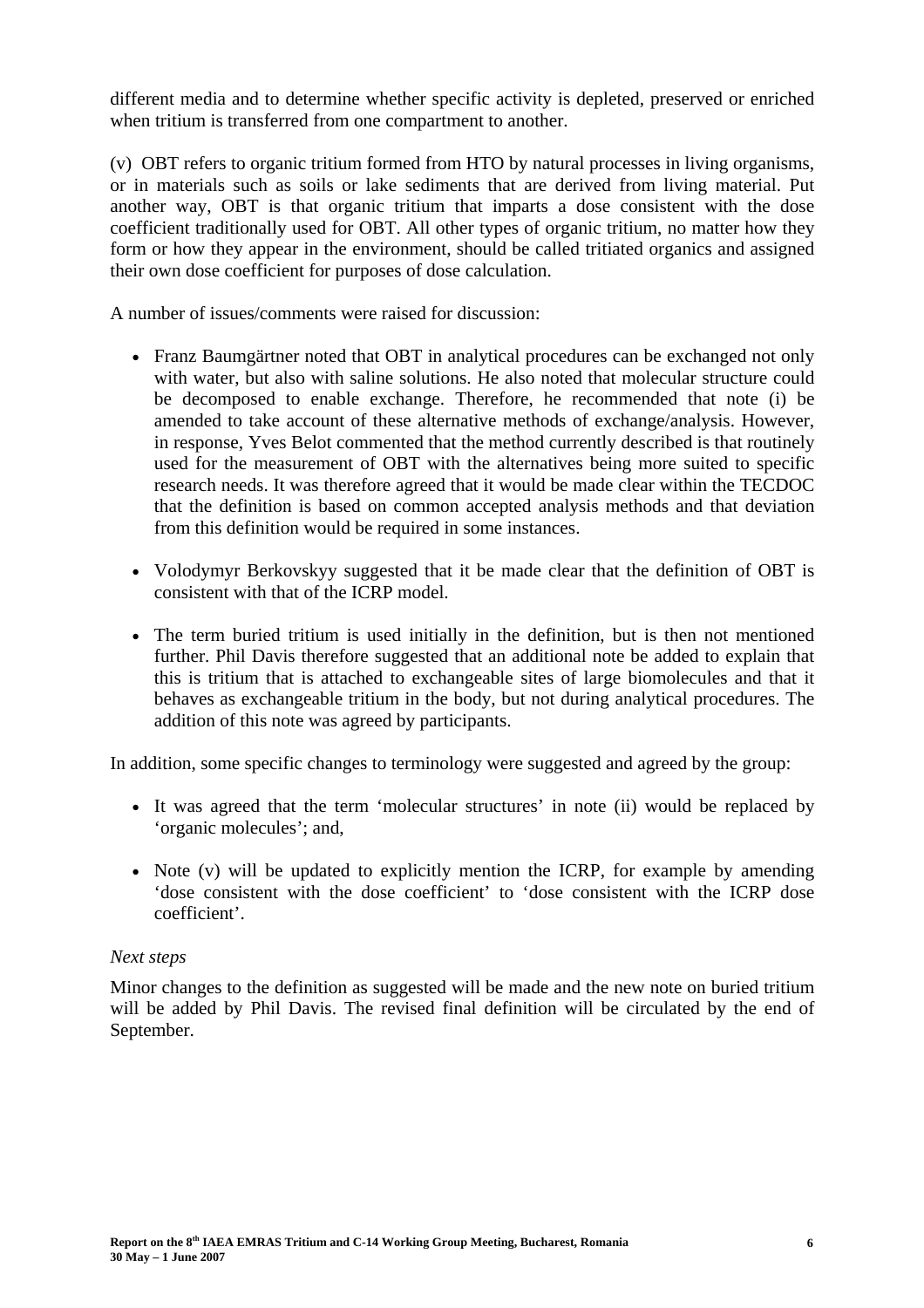#### **Tritium scenarios**

#### **Discussion of the final report for the Soybean Scenario**

#### *Presented by P Davis*

The Soybean scenario considers the dynamics of tritium in soybean plants following shortterm exposures at different growth stages. Since the last Working Group meeting, model descriptions have been edited, primarily for consistency of format. Once amendments have been checked the report will be finalised and loaded to the EMRAS website.

#### *Next steps*

Revised model descriptions will be provided at the end of June to those participants for whom more major amendments were undertaken. Participants are requested to check the revised descriptions to ensure these remain accurate.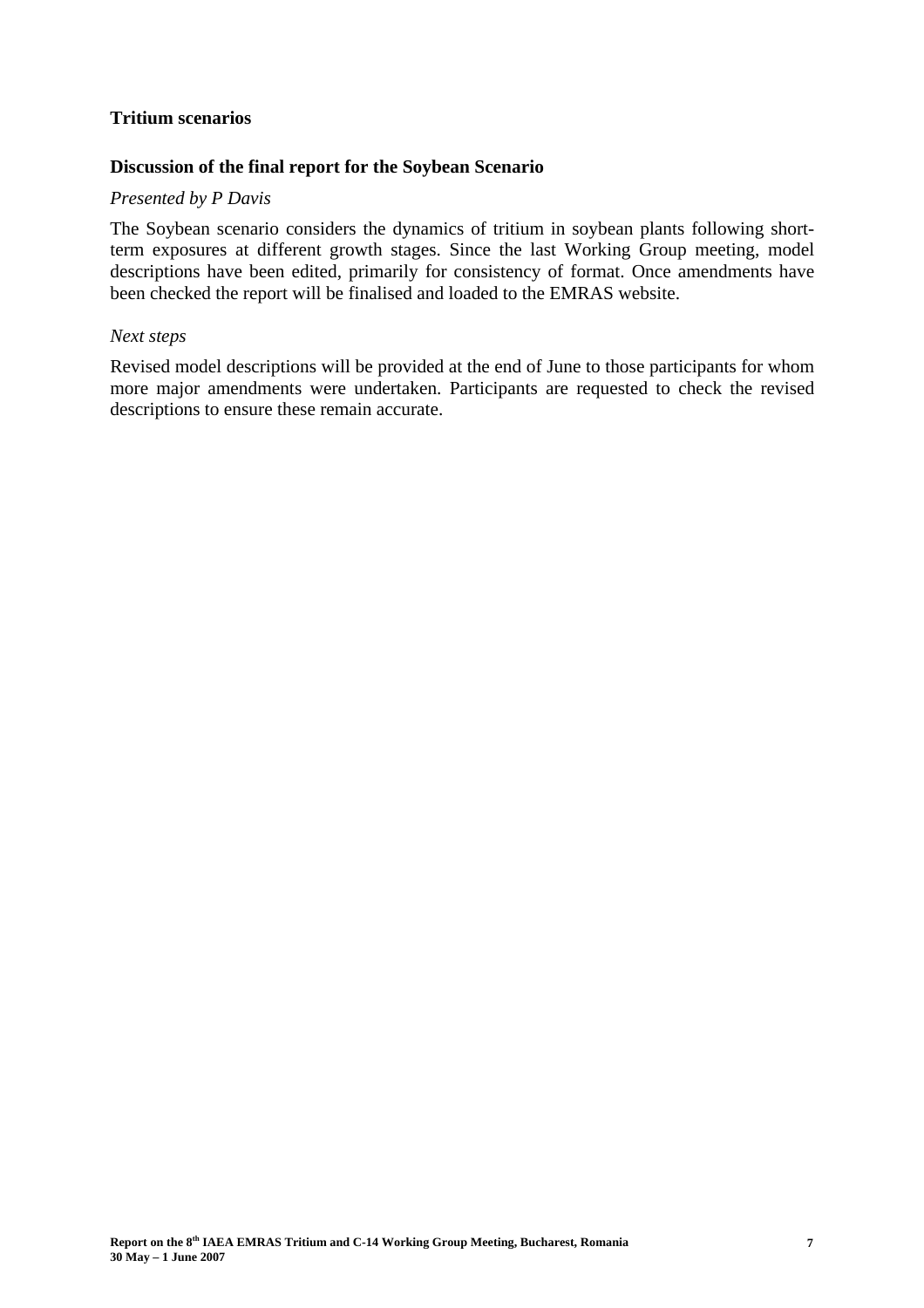## **Discussion of the final report for the Pickering Scenario**

#### *Presented by P Davis*

The final report for the Pickering Scenario was due to be completed prior to the previous WG meeting. However, during that meeting, Phil Davis presented results of an examination of the influence on predictions of different averaging assumptions for HTO concentrations in air. In the scenario, air concentrations for the 2 months prior to harvest of crops were provided. The uncertainty in these concentrations was high because they were an amalgamation of monitoring data from sites in the vicinity of the harvest area. More accurate air concentrations for the harvest site were subsequently derived from a site-validated model with daily source term as input. Both daylight (to represent photosynthetically active period) and 24-hour concentrations were estimated. Higher concentrations were obtained for the 24-hour period due to the higher atmospheric stability at night.

The model predictions of OBT concentrations in plants and animals that were submitted by participants based on the original air concentrations all overestimated the observations by a factor of about 4. The observations were still overestimated (by about a factor 2) when the new 24-hour average air concentrations were used to drive the models, but much better agreement was obtained using the new daylight air concentrations.s It was therefore concluded that air concentration averaged over daylight hours provided the most accurate input for the models.

Since the  $7<sup>th</sup>$  WG meeting, further consideration has been given to the role of air concentrations in model over-predictions. The AECL model, which did not participate in the original scenario, was run with both the initial and revised air concentrations. This model achieved more accurate predictions on the basis of the 24-hour air concentrations.Conclusions regarding the best averaging time for air concentrations therefore appear to be model dependant and more work is required to determine whether the 24-hour or daylight averaging periods is most appropriate.

#### *Next steps*

A new appendix will be added by Phil Davis to the report describing the additional calculations undertaken and key conclusions by the end of July. The revised report will be circulated to the WG for comment before uploading to the IAEA website.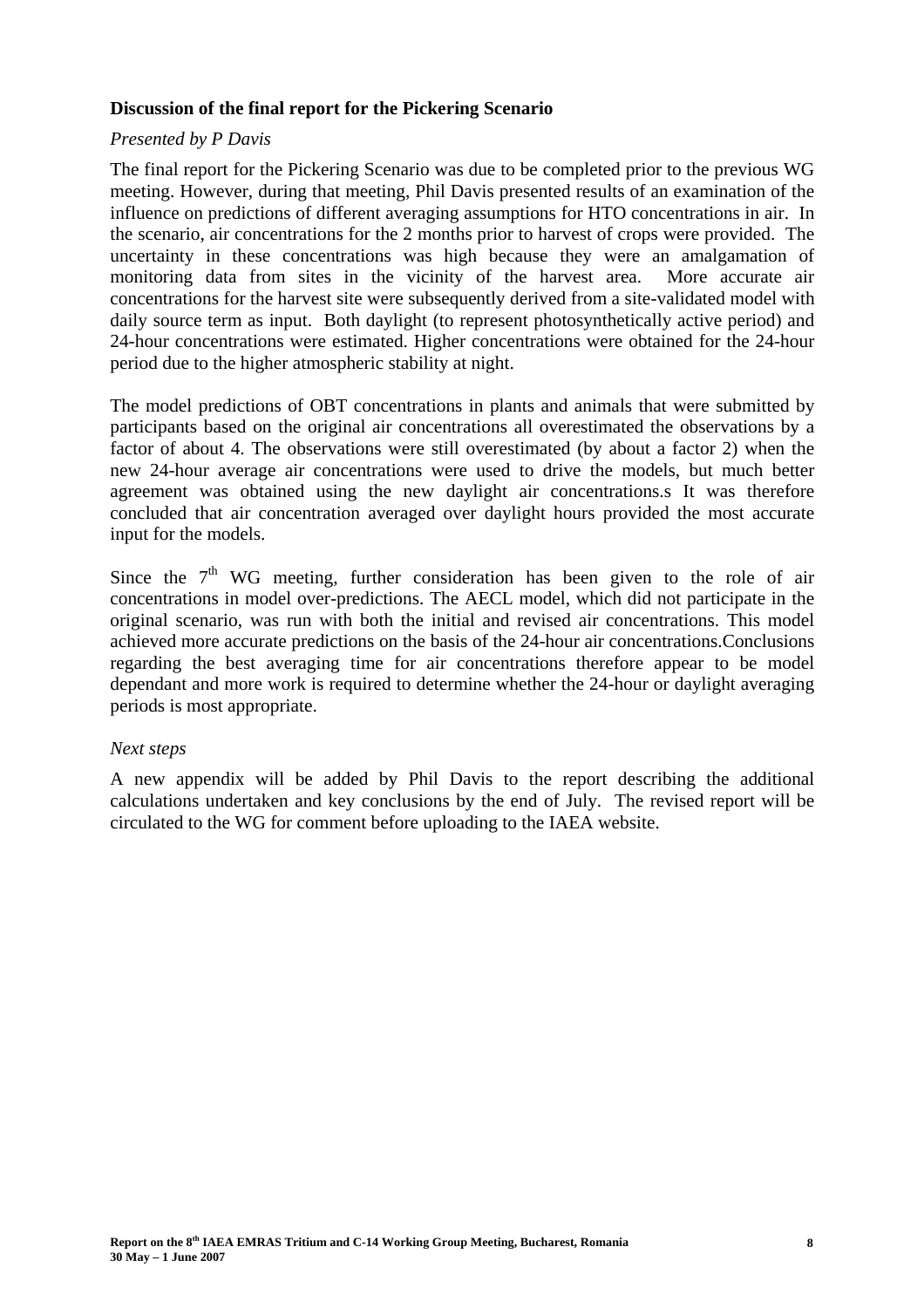## **Discussion of the draft final report for the Pine Tree Scenario**

#### *Presented by Y Inoue*

The Pine Tree scenario considers continuous releases of tritium to the air from four sources, the resultant air concentrations at various sites and subsequent uptake into pine trees. The specific objectives of the scenario are to evaluate the modelling approaches used to predict monthly and yearly mean HTO concentrations in air, tissue free water tritium (TFWT) and OBT in pine needles and annual rings, and HTO in groundwater, for the conditions and factors given in the scenario description. The draft final report of the scenario was presented and amendments were made to the text as the presentation progressed.

There were five participants in the scenario. NIRS, SRA and IFIN calculated all endpoints requested. LLNL calculated all but groundwater concentrations. EDF predicted only air, rain and groundwater concentrations. With the exception of NIRS, which used a random walk model, all participants employed Gaussian plume models.

Overall, the NIRS model predictions were most accurate, particularly for air concentrations and TFWT at site P3 and for groundwater predictions. The SRA model over-predicted air concentrations and TFWT at P3 by a factor of 2. Other models under-predicted concentrations at this site. For groundwater, EDF over-predicted HTO concentrations, whereas other modellers, with the exception of NIRS, under-predicted. The general under-prediction in annual averages may have arisen from models ignoring factors such as sea breeze inversions that restrict the upward dispersion of the airborne plume.

Since the  $7<sup>th</sup>$  WG meeting, amendments have been made to model descriptions.

#### *Next steps*

The current version of the draft final report will be distributed to all participants by the end of June. Participants are requested to review model descriptions and summary tables (Tables 4 and 5) and report any errors to the scenario leader by the end of August, including their interpretation of 'retention period' in Table 4. Participants are also requested to review the draft final report and provide any comments or further reasons for differences in model predictions by this date.

A final report will be produced by the end of September.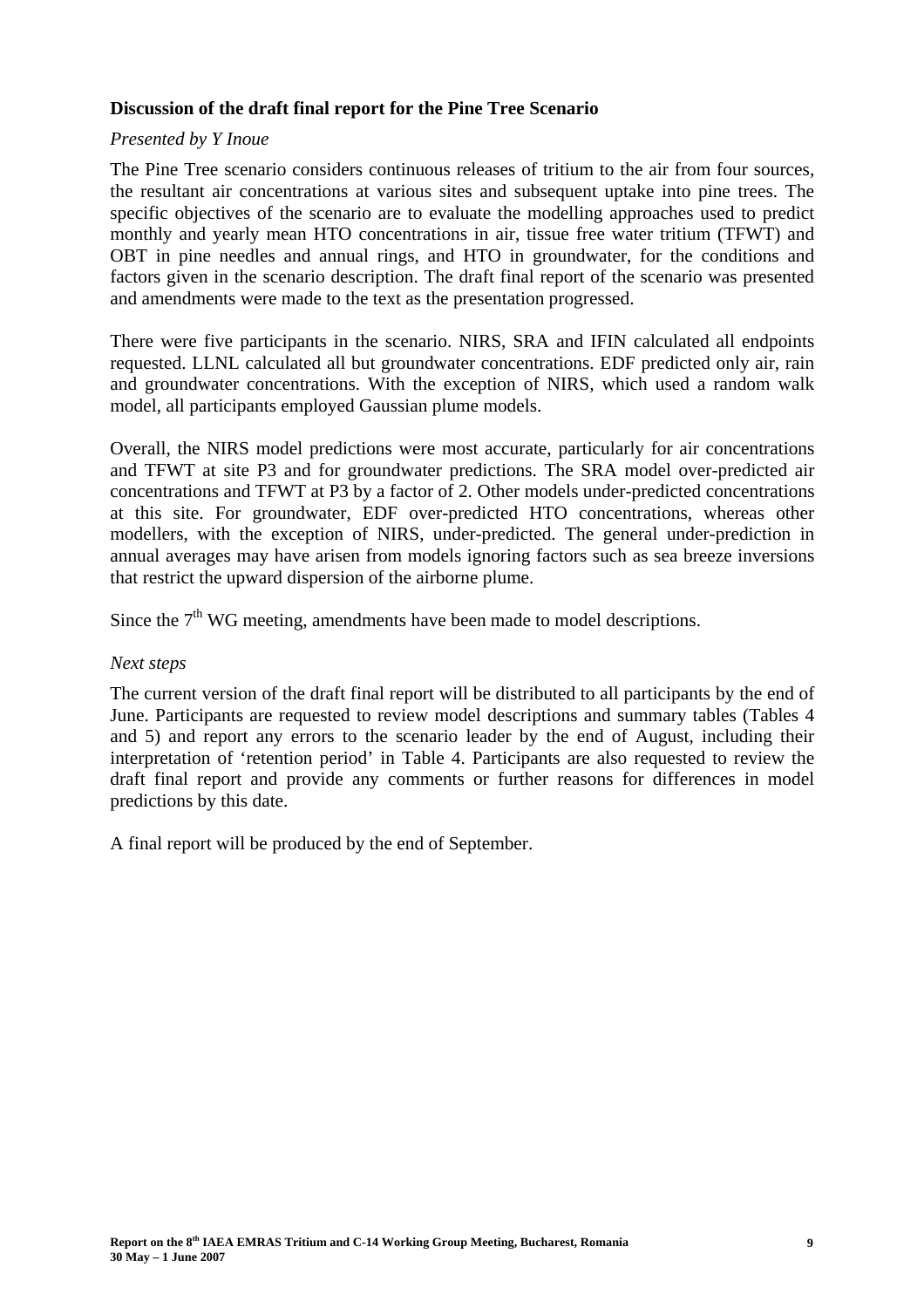## **Discussion of the draft final report for the Dynamic Mussel Uptake Scenario**

#### *Presented by P Davis*

Phil Davis presented the final draft report on behalf of the scenario leader, Tamara Yankovich.

The dynamic mussel uptake scenario is based on data collected in Perch Lake, a small, shallow freshwater body in Canada with historical inputs of tritium. The lake supports a natural population of Barnes mussels, which are the focus of the scenario. Mussels (9-11 cm in length) were transplanted from a background site in the Ottawa River into mesh cages in Perch Lake at a location where *in situ* mussels are found. Four cages, each containing 64 mussels, were used. Two cages were suspended in the water column and received exposure to radionuclides in the water only; the other two cages were placed at the sediment-water interface and filled with sediment to provide exposure to radionuclides in both the water and the sediments. The mussels were sampled 1 and 2 hours after transplantation and then at increasing time intervals up to 86 days. The modellers were provided with the background concentrations in the animals, the HTO concentrations in the water, the HTO and OBT concentrations in the sediments, the dimensions of the mussels and the water temperature and asked to predict the dynamics of HTO and OBT uptake in mussel soft tissue at the various sampling times. No change in shell length or weight of the mussels was observed over the study period and no mortalities occurred. Five modelling teams participated in the scenario.

A draft report of the mussel uptake scenario was distributed prior to the November 2006 WG meeting.

HTO concentrations in mussels reached equilibrium with water concentrations within 1 hour. The Biochem model was found to predict initial mussel HTO concentrations with reasonable accuracy. However, other models slightly under-estimated initial concentrations. All models were in reasonable agreement with observed HTO data for longer exposure times. Similar results were obtained for water and sediment/water exposures.

All models under-predicted mussel OBT concentrations over the first few hours of exposure. Over the next few hours, most models over-predicted the formation rate although the actual concentration was still under-predicted. In general, however, final predictions were within a factor of 3 of the observations. Two-compartment models, which assumed that new organic matter that formed in the mussel had the same OBT concentration as the food, predicted mussel OBT levels well. Most models (with the exception of the IFIN-HH model) did not predict any difference in uptake of OBT between sediment-water and water only exposures.

Observations of OBT in mussels towards the end of the exposure period dropped by a factor of 2. This may have been due to analytical error or, more likely, could result from the transfer of OBT from soft tissues to reproductive organs and loss through gamete release. However, alternative explanations for the observed reduction in OBT are invited.

Based on the results of the field study, it is estimated that it could take between 4 and 7 years for OBT concentrations in transplanted mussels to reach equilibrium concentrations with *in situ* mussels for water only exposures and up to 15 years for sediment-water exposures. HTO concentrations on the other hand reach equilibrium, regardless of the exposure conditions, within 2 hours of transplantation. Therefore, should an accidental tritium release to water occur, HTO concentrations in mussels would equilibrate rapidly, but it may be possible to remediate the situation before tritium is translocated to organic compartments as OBT.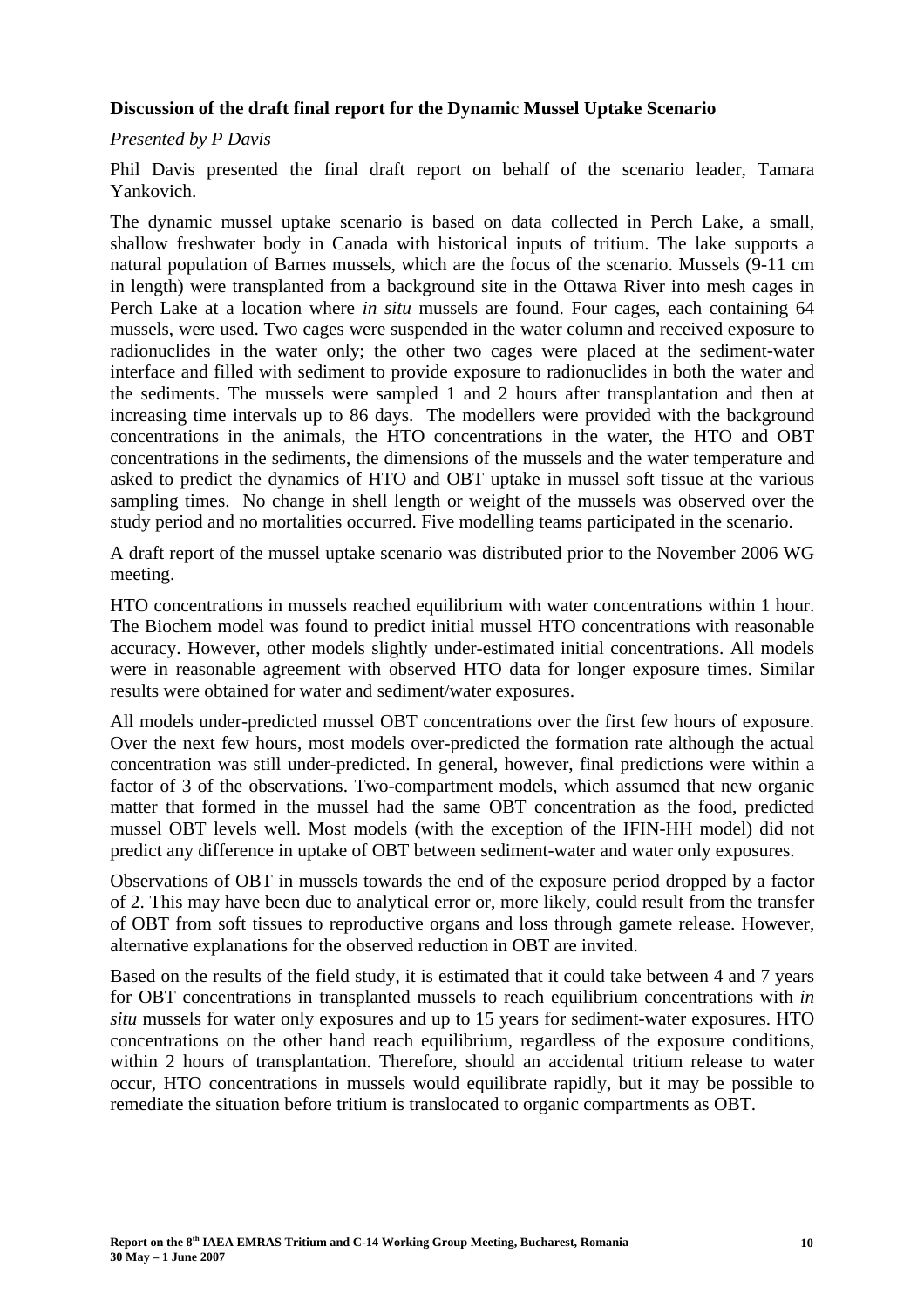#### *Next steps*

No comments have been received following distribution of the draft report last fall. Since then, model descriptions have been edited. Participants are therefore requested to review the draft final report and provide any comments by the end of July.

A shortened version of the report that is intended for journal publication has also been provided. All participants in the scenario will be listed as authors. Participants are therefore requested to provide comments on the draft paper by the end of July.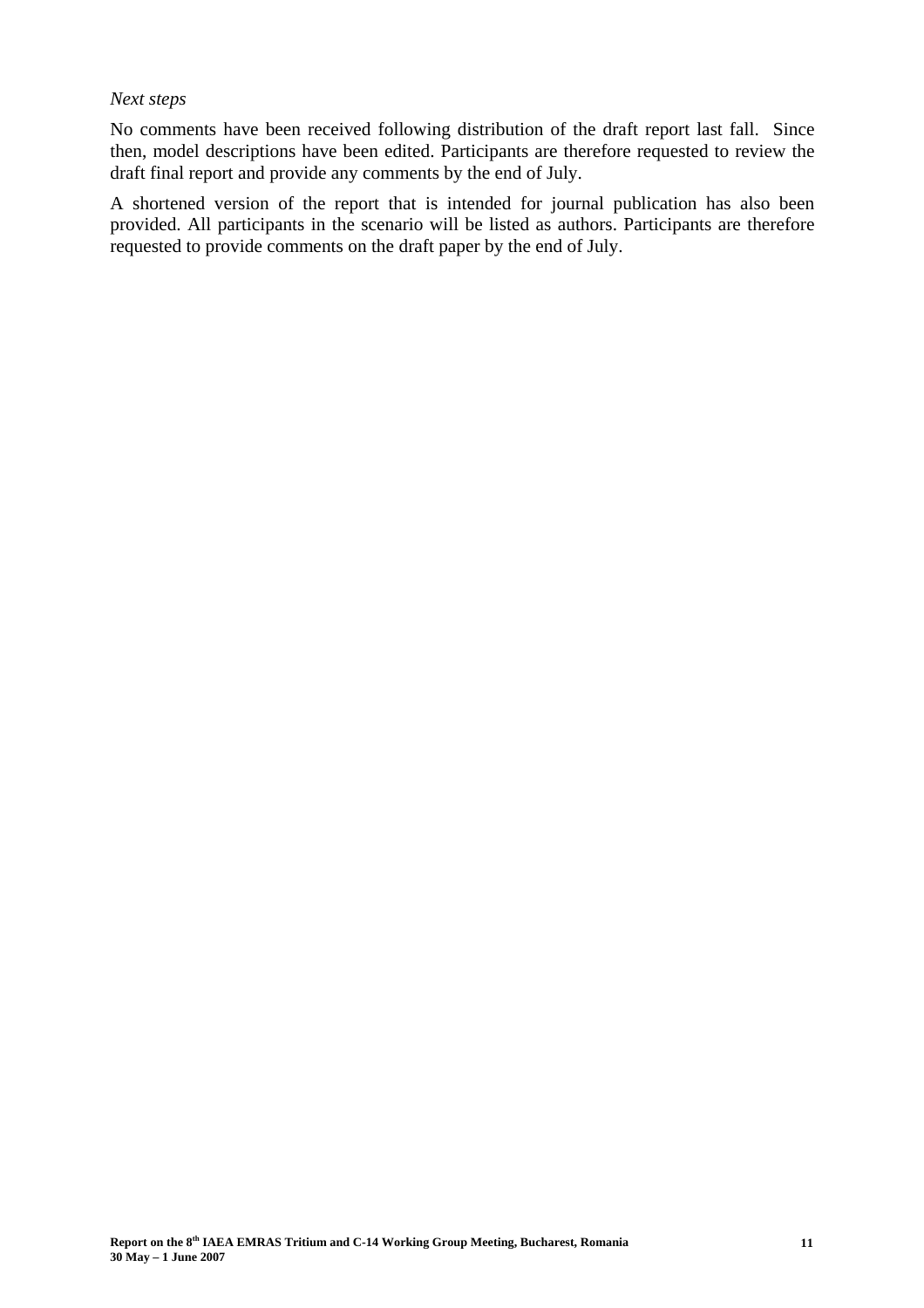## **Discussion of results and draft report for the Dynamic Mussel Depuration Scenario**

## *Presented by P Davis*

The Scenario for the mussel depuration phase is very similar to that for the uptake phase except that the mussels were exposed to an abrupt decrease in their ambient tritium levels. Mussels that had spent all their lives in Perch Lake and were therefore in equilibrium with environmental tritium concentrations of around 5,000 Bq/L were transplanted to a control site with a background activity of 50 Bq/L. Following transplantation, HTO and OBT measurements were taken hourly for the first two hours and then at longer time intervals for the duration of the study. The same supporting information was made available as for the initial uptake scenario. Four models were applied to the scenario.

For HTO concentrations in mussels, EDF assumed equilibrium with water concentrations within 1 hour of transplantation. For OBT, the OURSON model, which was originally developed for fish, was employed. The model takes into account ingestion rate and digestibility of food. For the uptake scenario, the model was not sufficient to predict the fast increase in OBT during the initial stages following transplantation. In order to address this, an additional stomach content compartment was added to account for OBT associated with food that has not yet been digested. The stomach compartment is assumed to comprise 30% of the soft tissue mass of the mussel. The stomach content turnover rate (0.33 per day) was estimated from mussel filtration rate and suspended matter concentration in lake water. Soft tissue turnover rate  $(10^{-2}$  per day) corresponded to metabolic activity.

Following the presentation of observed to predicted ratios for models at the  $6<sup>th</sup>$  WG meeting in June 2006, the NIRS model was modified. Revised transfer parameters were derived from the simulation of the uptake scenario by application of a modified 3-compartment dynamic model. For HTO, greater intake and excretion rates were assumed. For OBT, a larger exchange between mussel HTO and the fast OBT compartment was assumed and direct excretion of OBT to lake water accounted for. Only a small exchange between the fast and slow OBT compartments was assumed.

IFIN-HH employed a simple compartment model for tritium processes in aquatic animals that considers uptake from food and water. OBT in the mussel results from metabolism of HTO with some contribution from OBT in food consumed. For OBT in food, food dry matter is used to calculate OBT transfer between food and mussel on the basis of hydrogen content. Biological loss was taken into account using a loss rate of 0.22 per day based on data for the mussel *Mytilus edulis*. Temperature effects on metabolism were also taken into account although no specific data were available for Barnes mussels and therefore data for giant clams was used as a substitute. For the depuration scenario, a similar approach was taken to that for the uptake scenario, but a high initial OBT concentration in mussels was assumed.

The TUM Biochem approach was to reverse OBT formation from the uptake scenario. The approach was based on reaction kinetics. It was assumed that there are 5 OBT pathways in mussels, two for buried OBT, two associated with reproduction and one for OBT associated with digestion. However, for the depuration scenario, no reproduction was assumed and therefore only digestion and buried OBT pathways were considered.

Most models under-predicted the rate of HTO equilibration between mussels and water. The Biochem and NIRS model predictions were similar, but HTO concentrations were overestimated due to an under-estimate of HTO exchange. The EDF model was reasonably accurate with respect to observed data with the exception of the initial observation (equilibrium was reached within around 2 hours opposed to the 1 hour assumed). However, fluctuations were evident with respect to observed data, which may have arisen from the use of average water concentrations to predict mussel HTO concentrations.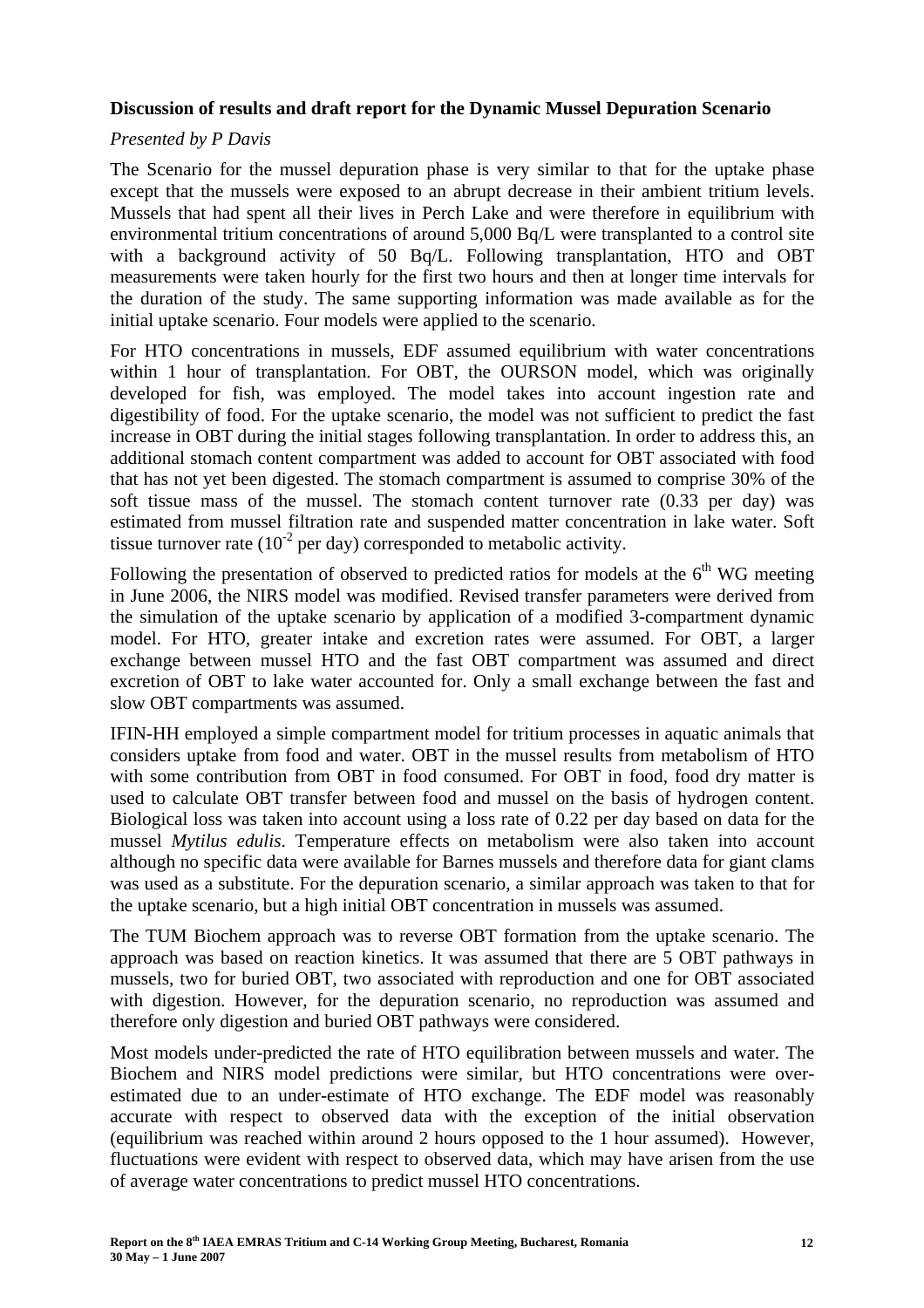For OBT, all models under-predicted concentrations up to 10 days by a factor of 2 to 3. After 10 days, the Biochem and NIRS models were both in reasonable agreement with observations. EDF and IFIN-HH models over-estimated the rate of loss from mussels. Differences in OBT predictions may have arisen as a result of dietary OBT uptake assumptions or from parameters describing OBT formation rate in mussels. The number of OBT compartments within models may also have had an effect on OBT predictions.

#### *Next steps*

Participants are requested to check that predictions are accurate and have been correctly plotted by end June. Observations will also be circulated to all participants by the end of June. A table of key parameter values and assumptions may also be circulated for completion by participants. The date for return of completed tables will be confirmed by the scenario leader.

A report will be prepared and distributed for comment by the end of September.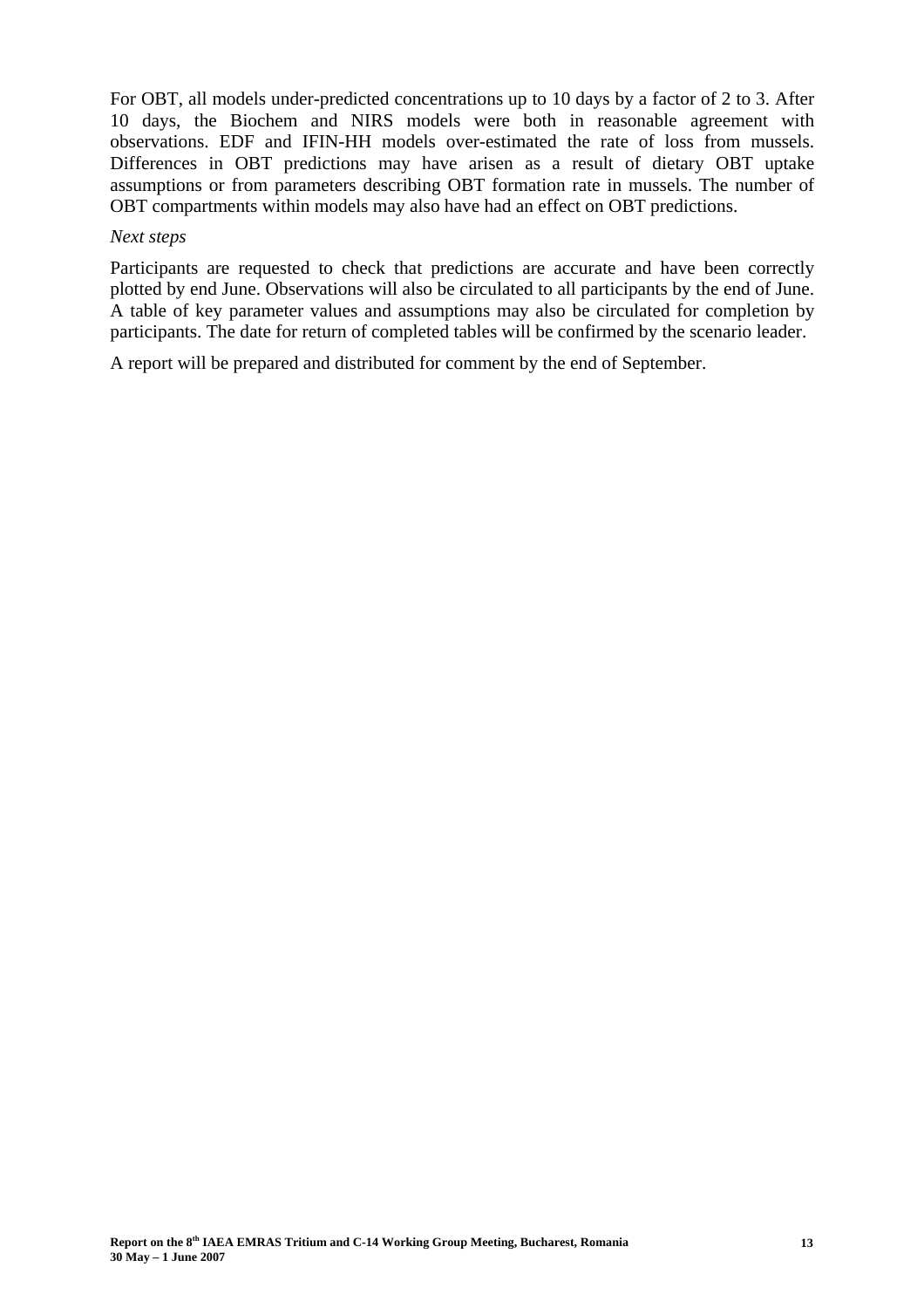## **Discussion of results and draft final report for the Pig Scenario**

## *Presented by D Galeriu*

The pig scenario was defined on the basis of an unpublished data set, and considers a pregnant sow of around 180 kg that was given feed contaminated with OBT for 84 days before delivery. After giving birth the sow was slaughtered and tritium activity in various organs measured. In the 84-day contamination period, concentrations in urine and faeces were also monitored. Modellers were asked to predict time-dependent concentrations of total tritium in urine and of HTO and OBT in faeces. HTO and OBT concentrations in various organs at slaughter were also requested. The number of piglets in the litter was unknown, as was information on maternal growth. Food composition was known, but the metabolisable energy of food was not available. The increase in food intake during the exposure period reflected maintenance need, gestation need and maternal growth.

This scenario was split in two parts, a model-data blind test and a model inter-comparison. There were seven participants from five organisations (FSA, SRA, EDF, LLNL and IFIN) for the blind test and three participants (FSA, SRA and IFIN) for the model inter-comparison.

## *Model blind test*

Models of differing complexities were applied to the scenario.

SRA employed a model that was derived for tritium in humans and took account of both slow and fast compartments for tritium incorporation. IFIN and LLNL together applied STAR, a model that was derived initially for UK conditions for cow and sheep on pasture all year round, focusing on HTO intake. The model has subsequently been extended to include pigs, but the intake is still assumed to be from pasture. IFIN also applied MAGENTC, which is based on energy and hydrogen metabolism and requires input on organ metabolic rates, body and organ composition and animal growth. FSA used PRISM for its calculations. EDF used a simple four-compartment model (OURSON) that contains a single organic compartment.

Due to problems previously encountered in the predictions from the PRISM model, this model has been reconstructed within the model-maker platform by IFIN in order to investigate reasons for differences in model predictions.

Overall, with the exception of the FSA and STAR results, models gave reliable predictions. STAR was developed considering pasture intake, which is not directly applicable to the current scenario.

Predictions of total tritium in urine were in general within a factor of 10 of the observed concentrations. However, the FSA PRISM predictions were many orders of magnitude greater than observations. The reconstructed PRISM model predictions were similar to observations.

Concentrations in faecal matter were underestimated by IFIN, EDF and SRA, possibly because there was more indigestible food in the diet than that assumed. Data for HTO and OBT in organs were, with the exception of FSA, in reasonable agreement with the observations. The EDF model predicted OBT concentrations in most tissues close to observations. However, muscle concentrations were overestimated and this difference requires further consideration.

#### *Model inter-comparison*

The model inter-comparison comprised two scenarios. The first was based on a hypothetical pig of conventional strain, which was given uncontaminated food and water for the first 55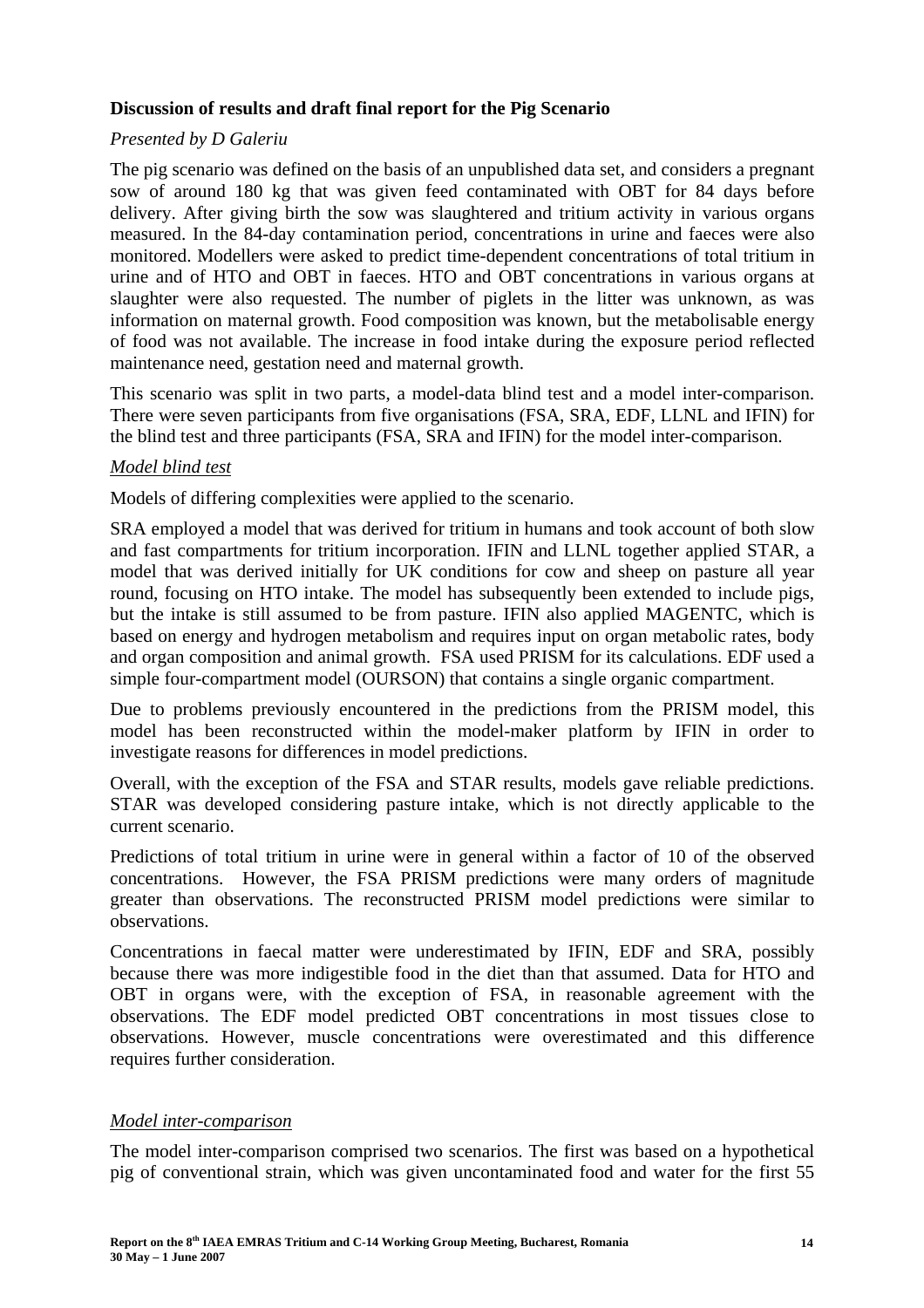days of life, and was then fed food and water contaminated with HTO at a concentration of 10,000 Bq/L for 50 days. Uncontaminated feed was then provided for the next 50 days, at which time the pig weighed 110 kg and was slaughtered. Modellers were asked to predict concentrations in urine, faeces and meat. IFIN, SRA and FSA participated. A 15-fold difference in the model predictions was observed. Further consideration is required to understand the reasons for these differences. A factor of 100 difference was observed for predictions of meat concentrations with FSA again over-predicting.

The second scenario aimed to determine whether accurate results could be obtained by considering a single generic pig or whether the specific strain and diet must be taken into account. The scenario considered pigs that were fed OBT contaminated food for 1 day at a concentration of 1 MBq/kg. Modellers were asked to predict both meat and liver OBT concentrations at slaughter (body mass 110kg) for various pig masses on the day of contamination. Results were supplied by FSA and IFIN. Results from both models indicate that genotype is not important in determining uptake of OBT to meat, but differences were observed for liver in the IFIN model.

#### *Next steps*

AECL expressed continued interest in submitting results for the pig scenario and these are to be submitted by the end of June.

Further information on the models applied is required and the scenario leader will therefore contact participants in June. The draft final report will be completed by the end of September.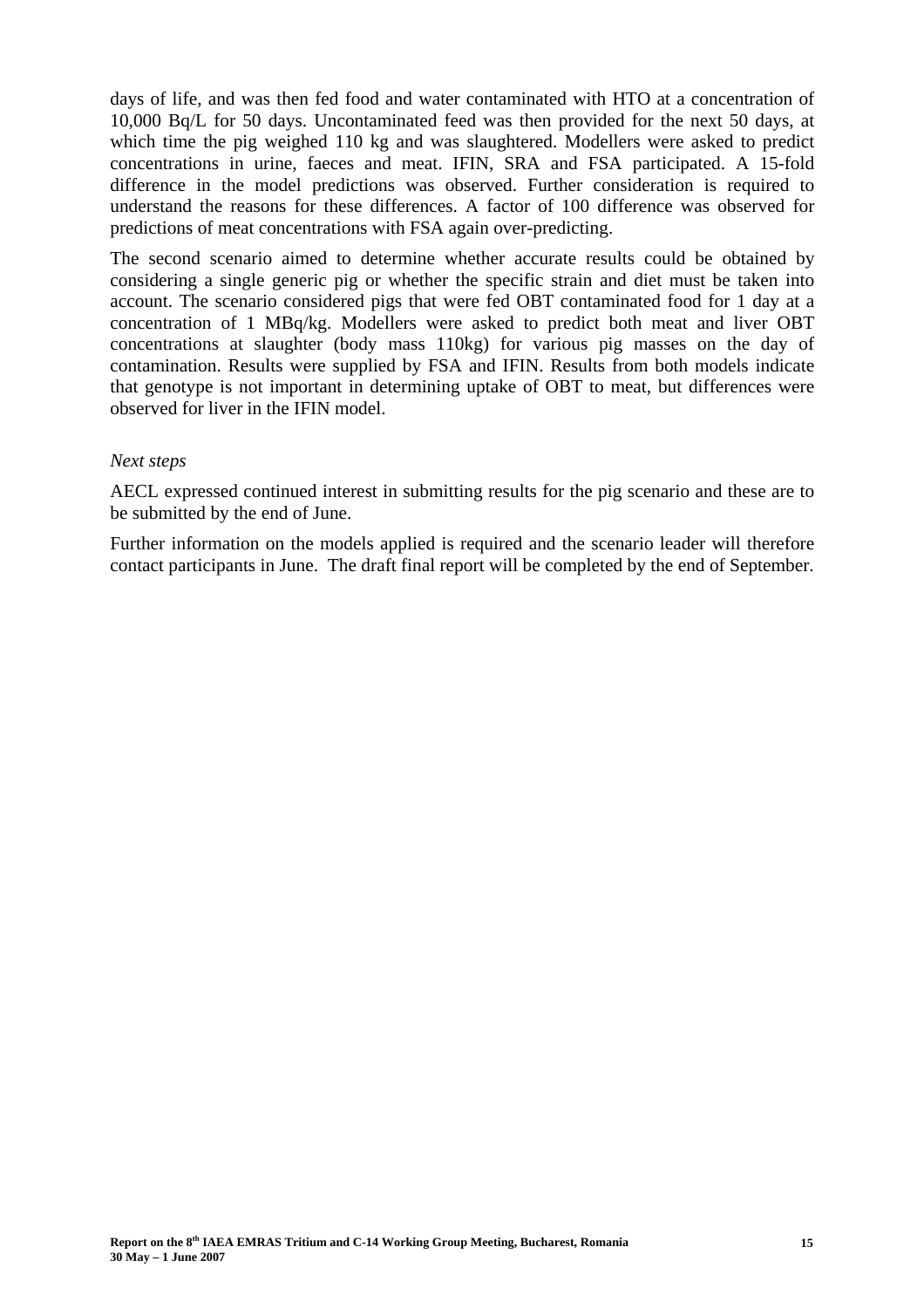## **Discussion of the draft final report for the Hypothetical Short-term Release Scenario**

## *Presented by L Patryl*

The Hypothetical scenario considers an accidental release of tritium to the atmosphere under three different environmental conditions as detailed below:

|                              | Case 1    | Case 2      | Case 3     |
|------------------------------|-----------|-------------|------------|
| Time of release              | day       | day         | midnight   |
| Wind speed $(m s-1)$         | 2         |             |            |
| Direction ( $\circ$ from N)  | $45 + 25$ | $45 \pm 10$ | $45 \pm 3$ |
| <b>Diffusion conditions</b>  | unstable  | neutral     | stable     |
| Weather                      | fine      | cloudy      | clear      |
| <b>Pasquill category</b>     | A         |             | F          |
| Solar radiation $(W m2)$     | 700       | 300         |            |
| Temperature $(^{\circ}C)$    | 20        | 20          | 10         |
| Rain (mm)                    |           | 15          |            |
| <b>Relative humidity (%)</b> | 70        | 90          | 95         |

Results for this scenario were submitted by P. Davis (AECL), D. Galeriu and A. Melintescu (IFIN), H. Lee (KAERI), K. Miyamoto (NIRS), L. Patryl (CEA), W. Raskob (FZK), P. Ravi (BARC) and M. Saito (SRA). Since the last WG meeting, corrections have been made to some model calculations. The draft final report was presented and discussed.

The model parameter tables were noted as having a number of data gaps and inconsistencies. Therefore, all participants are requested to revise Table 6, particularly with regard to reemission parameters. Where possible, participants are requested to enter parameters and assumptions in a manner similar to that provided by Wolfgang Raskob.

With regard to Chapter 4 on total doses, it was noted that an additional paragraph could be added to describe concentrations in salad and wheat. It was therefore agreed that a new table would be added containing this data and explanatory text added as appropriate.

A number of other amendments were agreed:

- Page 25, Case 3, second paragraph 'and Romania' to be added to sentence beginning 'Germany uses an elaborate model';
- Page 28, figure 10, distance to be removed from figure title:
- Page 31 figures, it was suggested a note be added to explain that figures are only indicative;
- An additional column will be added to Table 6 to describe the approach used to model wet deposition; and,
- Appendix A will be amended to include both ingestion dose and total dose.

With regard to HT dose calculations, it was noted that the relative importance of the milk pathway increased in Case 2 for the FZK model. Possible explanations for this are invited.

From the results of the inter-comparison, a Derived Intervention Level of  $10^7$  Bq/kg has been proposed that is independent of weather conditions at the time of the release. This value is applicable to measurements made in the first day following release. However, Volodymyr Berkovskyy noted that an ICRP document (Publication 101), released in May 2007, has resulted in a change to the concept of intervention following an accident. Optimisation to reduce doses below the intervention level must now also be considered. The intervention level is no longer therefore a threshold below which no action is required. This revision is currently being considered by the IAEA. It was therefore recommended that this new approach should be mentioned within the scenario report since the method used for deriving the intervention level is now not consistent with that proposed by the ICRP. It was also proposed that details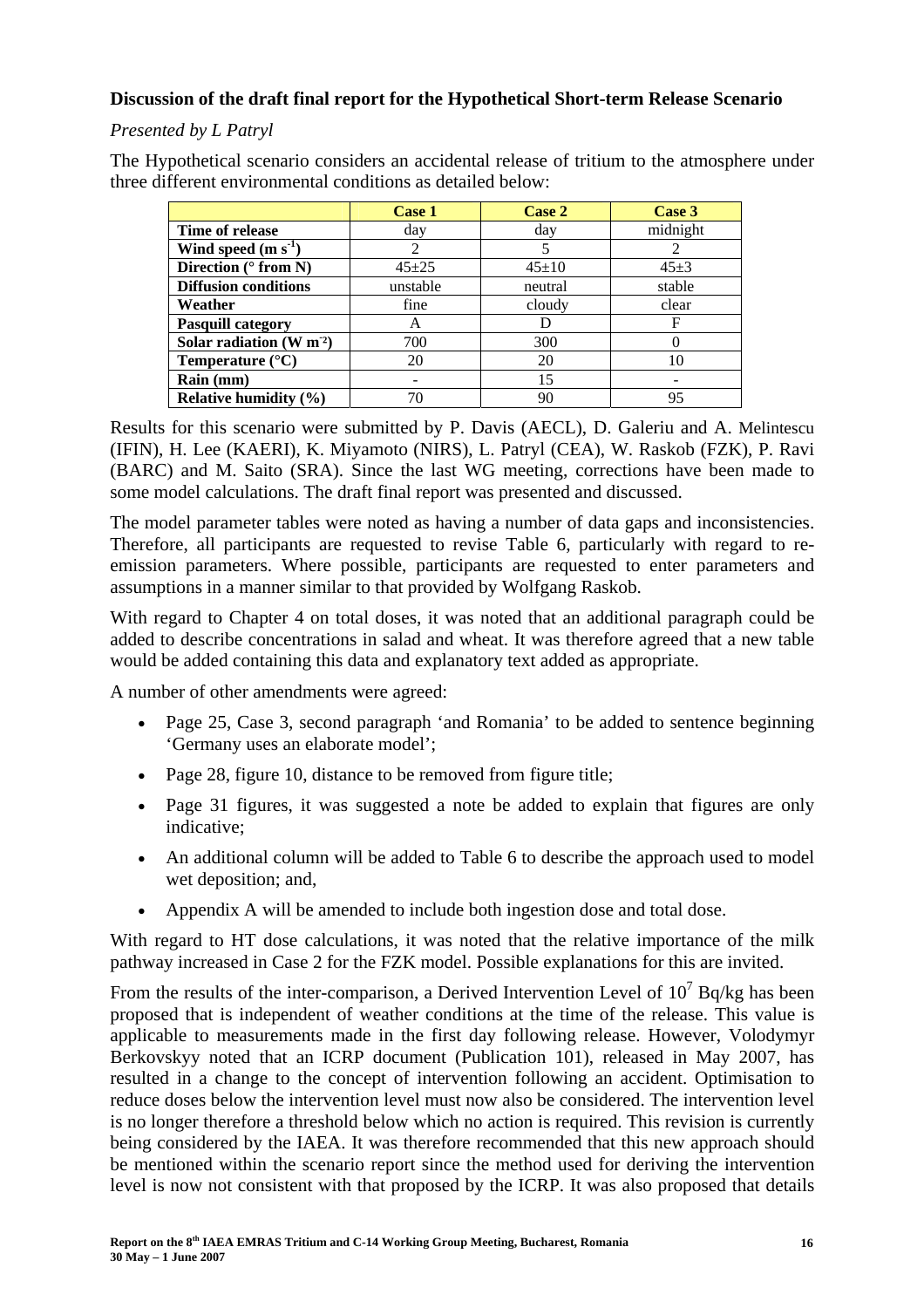of the critical group or most exposed person and relevant parameters and assumptions could be added to the report to provide greater clarification.

Finally, it was agreed that an additional appendix would be added that details full model descriptions in addition to the tables currently provided within the main body of the report that summarise modelling approaches and parameters.

#### *Next steps*

All participants are requested to provide information on the approach used to model wet deposition by the end of June. Participants are also requested to complete any missing data from the model description tables in a manner consistent with that from Wolfgang Raskob. This should be completed by the end of June.

Amendments will be made to the report by the end of August.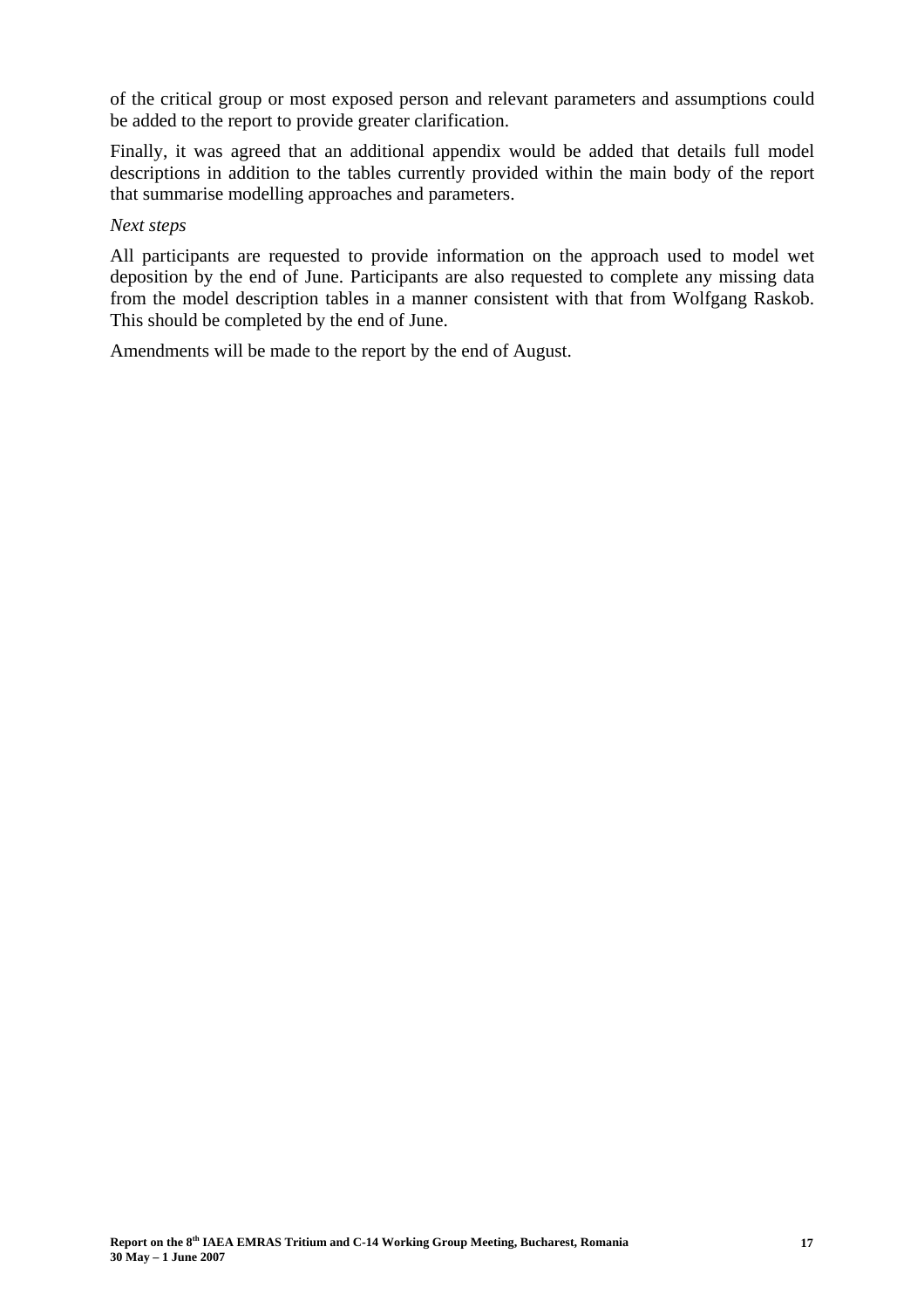## **Carbon-14 scenarios**

## **Discussion of results and draft final report for the Potato Scenario**

#### *Presented by A Melintescu*

The Potato Scenario is based on experiments conducted by Scott Tucker, a PhD student at Imperial College, London. The experiments involved potato tubers (*Solanum tuberosum* - Romano) that were seeded in August 1995 (later in the year than usual for the UK) and subsequently exposed to  ${}^{14}CO_2$  in a wind tunnel. Fumigation occurred for approximately 10hour periods at 6 different plant growth stages (P1–P6). Both temperature and humidity increased during fumigation.

Following exposure, the plants were transplanted to the field to continue growing. Plant samples were taken at various times following fumigation to determine the concentrations of C-14 that were fixed by the plants. The biomass (average dry weight) of roots, leaves, stems and tubers were determined at harvest. Meteorological data for 1995, when the experiments were conducted, was not available and therefore 30-year average data for Cambridge was employed, leading to some uncertainty. Modellers were asked to calculate C-14 in leaves at each sampling time for all 6 plant growth stages and the concentrations in tubers at final harvest. 95% confidence intervals for model predictions were also requested.

There were four participants for the scenario: EDF, FSA, UTTY and IFIN. IFIN employed two models, WOFOST and Scottish. UTTY submitted two sets of results, one of which was submitted after the release of observed data.

Experimental results were initially presented. The main findings were:

- Incorporation of C-14 into leaves was lowest for P1 and P6. For P1, this was considered to be as a result of a low leaf area index at this development stage. For P6, plant senescence and low leaf area index were considered to be the main contributing factors.
- Concentrations of C-14 in leaves and shoots dropped for all fumigations (P1-P6) just prior to harvest, reflecting a translocation of labile photosynthetic compounds to tubers at senescence. Translocation to tubers was also observed at the start of the reproductive period with around 20% to 40% of dry matter in stems being translocated.
- Tubers represent the most important sink for C-14 fixed by potato plants.

Overall, model predictions were variable:

- At P1, the IFIN WOFOST and Scottish models both under-predicted leaf C-14 concentrations by a factor of  $<$  5. In contrast, the FSA, EDF and UTTY models all overestimated with EDF and UTTY over-estimating to the greatest degree (between a factor of 5 and 40 difference from observed data). The revised UTTY model was more accurate.
- P2 predictions showed a similar trend to those reported for the P1 fumigation.
- For P3, large overestimates were obtained from all models for leaf concentrations at harvest. This results from the use of the reported green leaf mass and not taking into account contaminated dead leaves.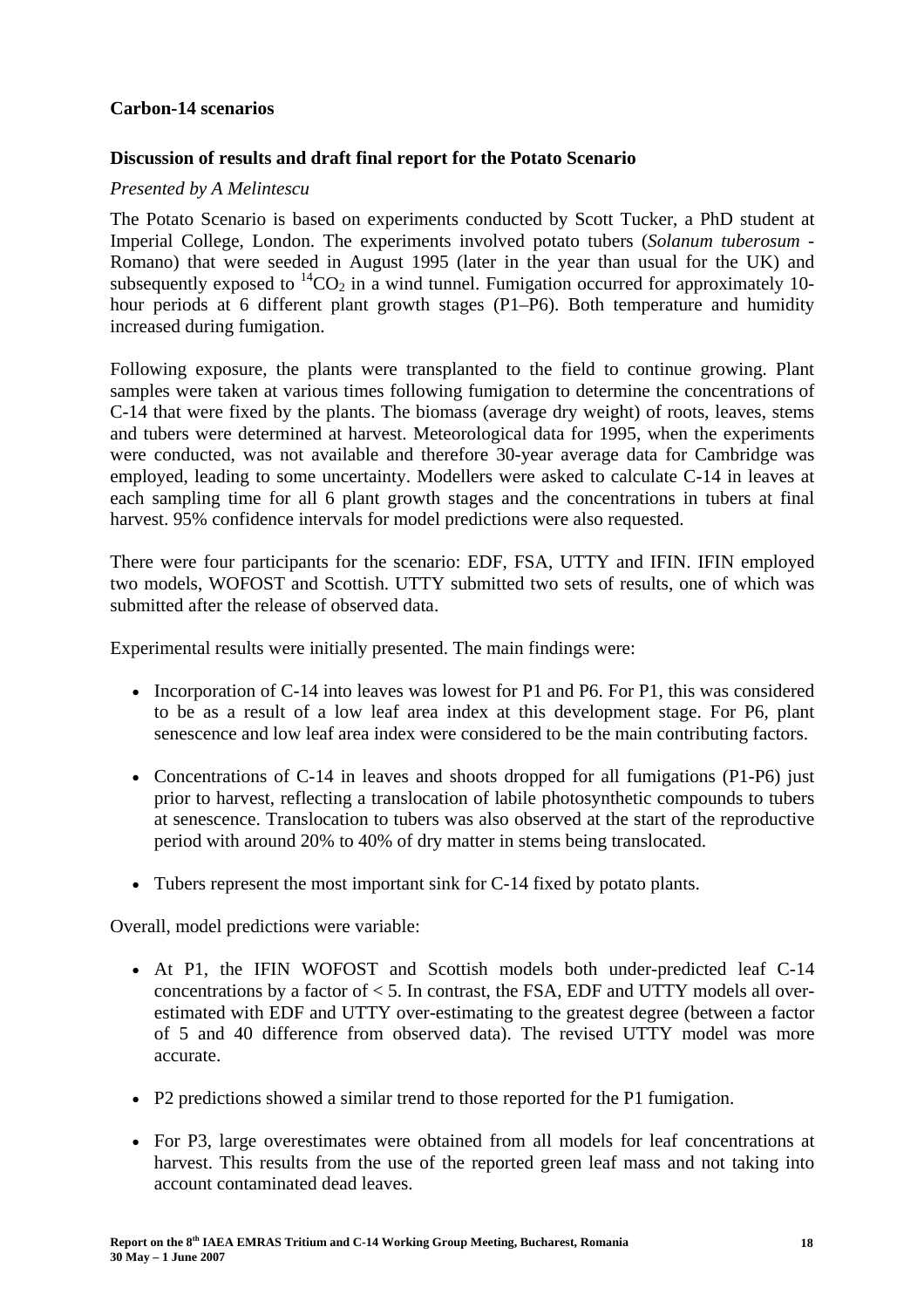- For P4, the IFIN WOFOST model failed to predict any C-14 in leaves whereas the Scottish model underestimated initially by a factor of 10, but over-predicted by a factor of 40 for the last sampling period. The FSA model provided reasonably accurate predictions with the exception of the last sampling point. Both EDF and UTTY again over-predicted with the revised UTTY model providing more accurate results (within a factor of 1 to 5).
- For P5, the WOFOST model again failed to predict any C-14 in leaves and the UTTY model only predicted concentrations in leaves for the initial sampling periods. The predictions of the IFIN Scottish model were variable in relation to observed data. Both FSA and EDF models over-estimated, with the FSA model giving the largest predictions (between a factor of 10 to 50 greater than the observations).
- Finally, for P6, the WOFOST and UTTY (original and revised) models failed to predict any C-14 in leaves. Both the Scottish and FSA models provided reasonable estimates, with predictions being within a factor of 2 and 6 of the observed data, respectively. The EDF model again over-predicted leaf concentrations.

The general over-prediction of leaf concentrations at the last sampling point (with the notable exception of the WOFOST and UTTY models) is considered to result from models not taking into account translocation from leaves to tubers. The EDF model didn't consider light or temperature effects on photosynthetic rate, instead applying a maximum value for the rate of photosynthesis. aThis may account for the over-predictions observed for all sampling points. Given the uncertainty in the experimental data in combination with the complex partitioning and translocation processes occurring in the plant, a factor of 5 variation in the observed to predicted ratio is considered reasonable.

For C-14 in tubers, the FSA model was found to give the most accurate predictions (within a factor of 3 of observed data). Other models tended to over-predict tuber concentrations by factors up to 10.

Overall, the scenario provided a good blind test for models. Most models poorly reproduced the dynamics of C-14 in plants (in this case, in leaves through the growing cycle), but predictions of C-14 incorporation into tubers at harvest were more accurate. Difficulties in predicting plant concentrations may have arisen as a result of the late seeding and early and sudden onset of senescence, whereas models have been developed on the basis of a more normal plant growth scenario.

Following the presentation and discussion of results, model descriptions were discussed and a brief overview is provided below.

The EDF model (OURSON) is a dynamic model that was initially developed for assessing radionuclide concentrations in the aquatic and terrestrial environment resulting from liquid effluent discharges. Translocation between leaves and storage organs is taken into account. For the potato scenario, the model considered two growth phases: a vegetative stage that takes into account general plant growth and a tuber-specific growth stage.

The FSA model (PRISM, 3.0) is used for compliance testing and is therefore conservative. It is a dynamic model with both biological and environmental compartments. For the purposes of the current scenario, exposures were modelled as a complex series of spikes with different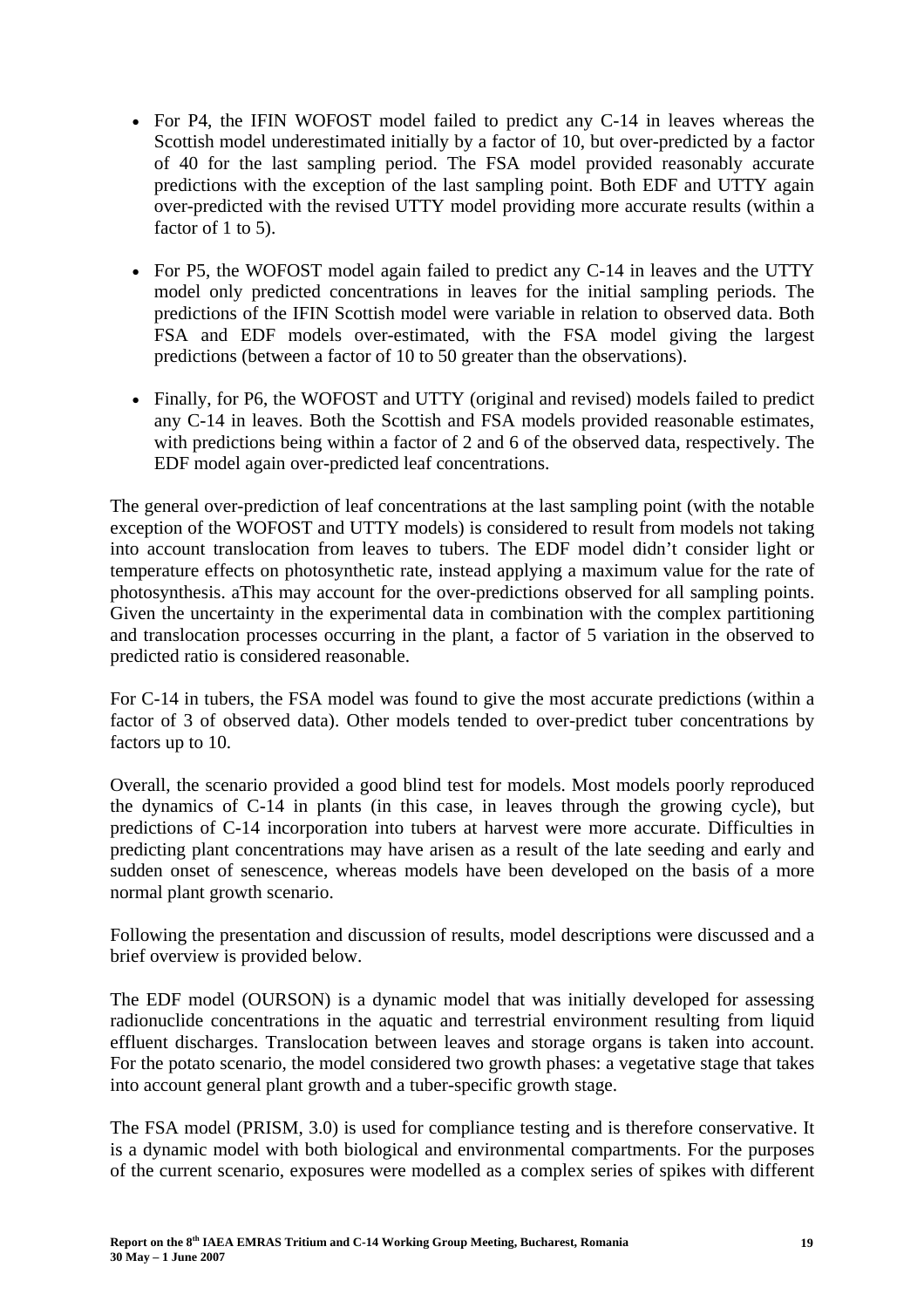exposures for each experimental run. Adjustments were made to the plant growth curve to allow for some growth prior to exposure. No detailed description of the FSA model has been provided to date and this is therefore requested in time for inclusion in the final report.

IFIN employed two models. The WOFOST model is a dynamic model, although no uptake from soil is incorporated, since it is assumed that over 90% of plant carbon is derived from the atmosphere. The model considers initial incorporation within the total plant, loss through maintenance and respiration, translocation and growth dilution. Default potato parameters were employed in the model and biomass dynamics were therefore slightly under-predicted due to the late experimental seeding. Maintenance and growth respiration are accounted for with fast and slow components, for which rates of 2 and 0.2 per day were applied, respectively.

The IFIN simple model (Scottish) only considers plant dry matter production but takes into account light use efficiency, incoming photosynthetically active radiation and light interception as a function of leaf area index. The results of the simple model were found to be similar to the WOFOST model. However, the more complex WOFOST model can be used to assess parameter sensitivity and areas of uncertainty.

The NIRS UTTY model is a dynamic compartmental model which adopts a similar approach to modelling C-14 uptake by potatoes as that employed for the rice scenario. The model is comprised of 1 inorganic (whole plant) and 2 organic plant compartments (stem-leaf-root and tuber<sup>3</sup>) and 2 environmental compartments (air and soil). C-14 in air is directly exchangeable with the inorganic plant compartment. Photosynthesis products are then transferred to the stem-leaf-root compartment until flowering. Subsequently, all fixed C-14 is transferred to the potato tubers. Following the release of observed data, the model was revised by altering C-14 in the inorganic compartment to match that in air during the 10-hour exposure. Further explanation of the model structure and turnover relationships, and the revisions introduced after receipt of the observed data, are requested.

## *Next steps*

 $\overline{a}$ 

Participants are requested to provide more detailed model descriptions, particularly in relation to the processes considered, and to provide reasons for observed differences between observations and model predictions by the end of July. The scenario leader will contact participants directly for points of clarification as required. Any uncertainty estimates should also be submitted by the end of July, together with the calculational basis of the uncertainty modelling.

Following the submission of the required information, a revised draft report will be circulated by the end of September.

 $3$  For rice, this compartment is used to represent the grain.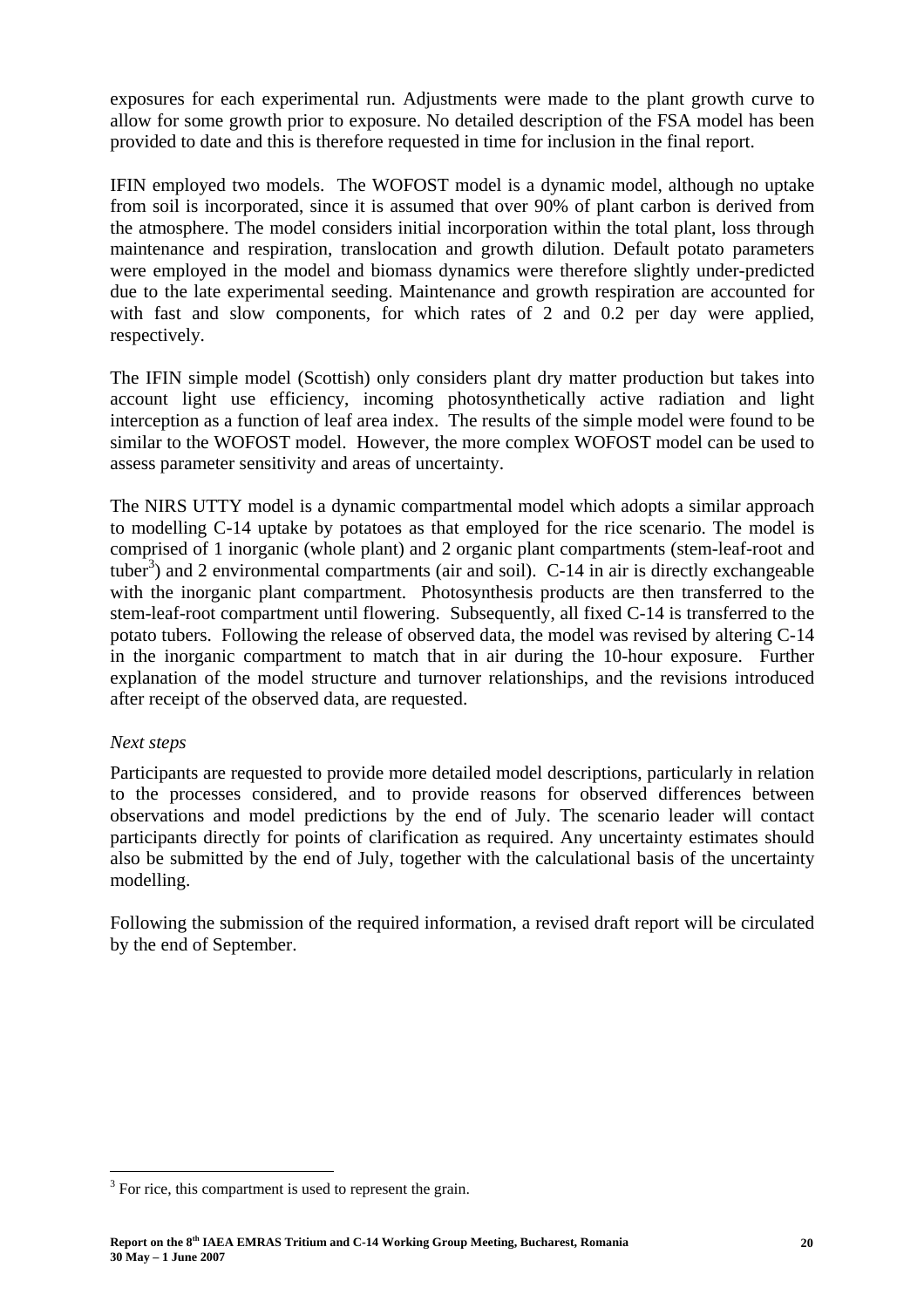## **Discussion of final draft report of the Rice Scenario**

#### *Presented by J Koarashi*

The C-14 rice scenario is based on JAEA monitoring data around the Tokai reprocessing plant (TRP). The data include discharge rates at three stacks, atmospheric C-14 concentrations at five stations (Stations 1 to 4 and Station N) and C-14 concentrations in rice grain at 3 sites (R1 to R3). Stations 4, N and R3 were control sites. Modellers were provided with data on weekly C-14 discharges, stack characteristics and information on the growth of rice plants. Hourly meteorological data were also provided, as was the annual average background level of C-14 in Japan. Modellers were asked to predict the mean monthly C-14 concentrations in air and in rice grain. Results were submitted by five participants (AECL, IFIN, NIRS-UTTY, SRA and EDF). IFIN provided predictions from two models.

The draft report was distributed to participants in February and amended following receipt of comments. The revised report was presented and the remaining issues highlighted, particularly with regard to areas where further information is required from participants.

With the exception of EDF, which used a straight-line Gaussian model, all participants employed a sector average approach. However, parameterisation of these approaches varied. Most participants employed meteorological data at 100m. However, the approach used by EDF was unclear and further information is therefore required. Anca Melintescu explained that the IFIN approach was to use hourly averaged meteorological data and one stack release.

Overall, air  ${}^{14}CO_2$  predictions were within a factor of 3 of the observed data. However, all models under-estimated atmospheric  ${}^{14}CO_2$  concentrations from May to August 1993 when there was only a small release from the tritium processing plant. At ST1, AECL and IFIN predictions agreed with both the magnitude and trend of discharges in 1992; however EDF and UTTY predictions were high compared to observed data. Plume rise assumptions were considered to be one of the most important factors in explaining differences between air  $14$ CO<sub>2</sub> predictions and observations. The different dispersion parameters used in the two IFIN dispersion models resulted in around a 20% difference in  ${}^{14}CO_2$  air predictions at ST1.

With the exception of EDF, all models predicted rice concentrations at R1 and R2 in 1992 that were within a factor of 2 of the observations. EDF predictions were an order of magnitude lower than those from other participants. In discussions, Francoise Siclet explained that the translocation factor used in the EDF model may have been too low and this could have accounted for the difference in predictions observed.

In 1994, rice concentrations at R1 and R2 were over-predicted by AECL and UTTY, but under-predicted by IFIN and SRA. Both SRA and AECL used specific activity models to predict rice concentrations. However, different averaging times were employed and this may explain the difference in the results obtained.

Since different approaches were used to predict air concentrations at R1 and R2 that were subsequently used in the calculation of rice concentrations, rice predictions were standardised against air concentrations to allow comparison of model predictions. Out of the different models used, no one model was found to produce more accurate results than the others with even simple models producing good predictions at distances close to the point of discharge.

#### *Next steps*

The revised report will be distributed to participants who are requested to check it for accuracy and address any data gaps or uncertainties as highlighted. In particular, EDF are requested to check what meteorological data were used and to check that the approach documented for the treatment of plume rise is correct. IFIN are requested to provide data on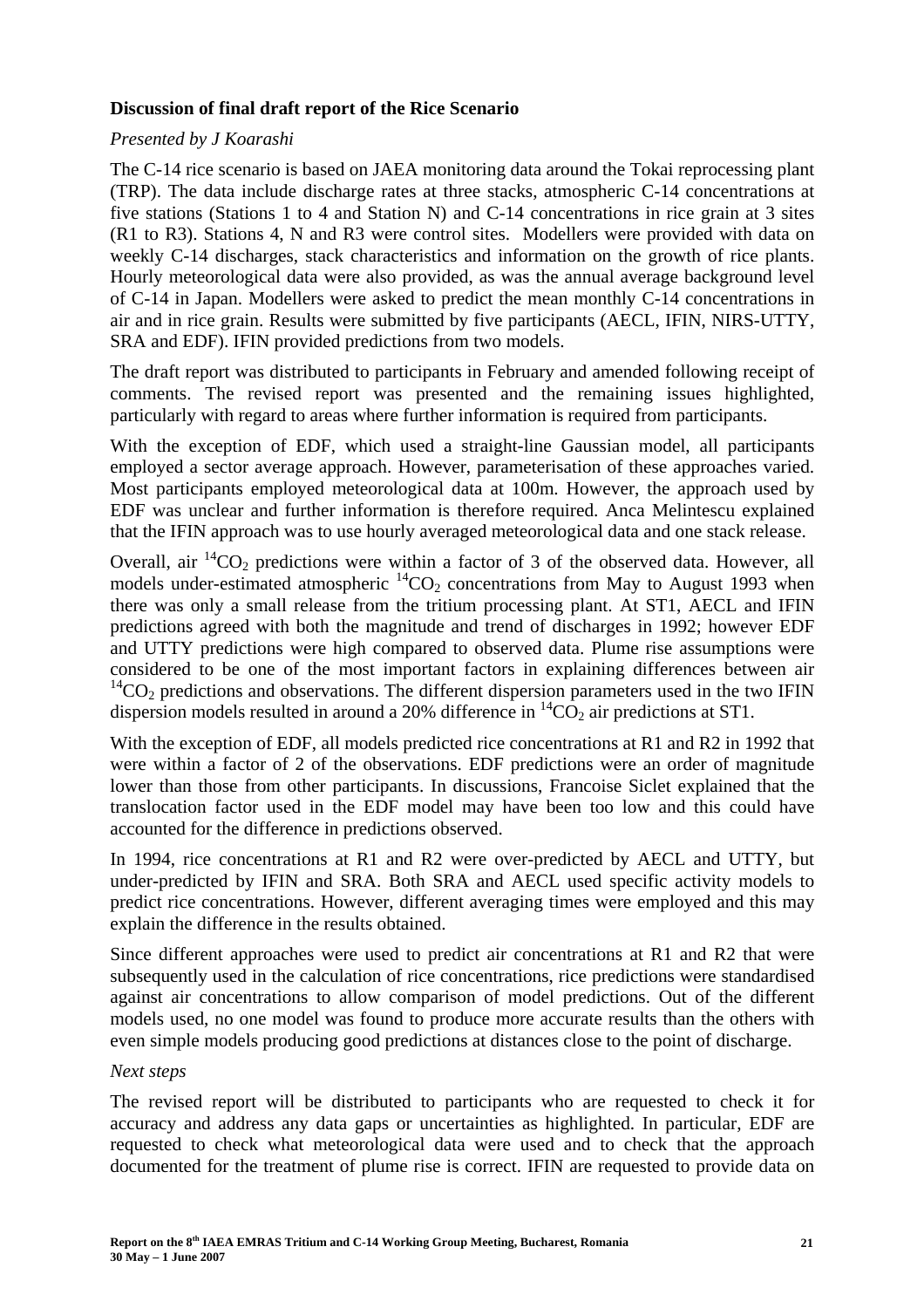model parameterisation for inclusion in Table 3. Responses to highlighted text are to be provided by the end of June.

In addition, all participants are requested to check that the standardisation of rice concentrations at R1 and R2 against air concentrations is correct for their model predictions.

A revised report will be produced by the end of July.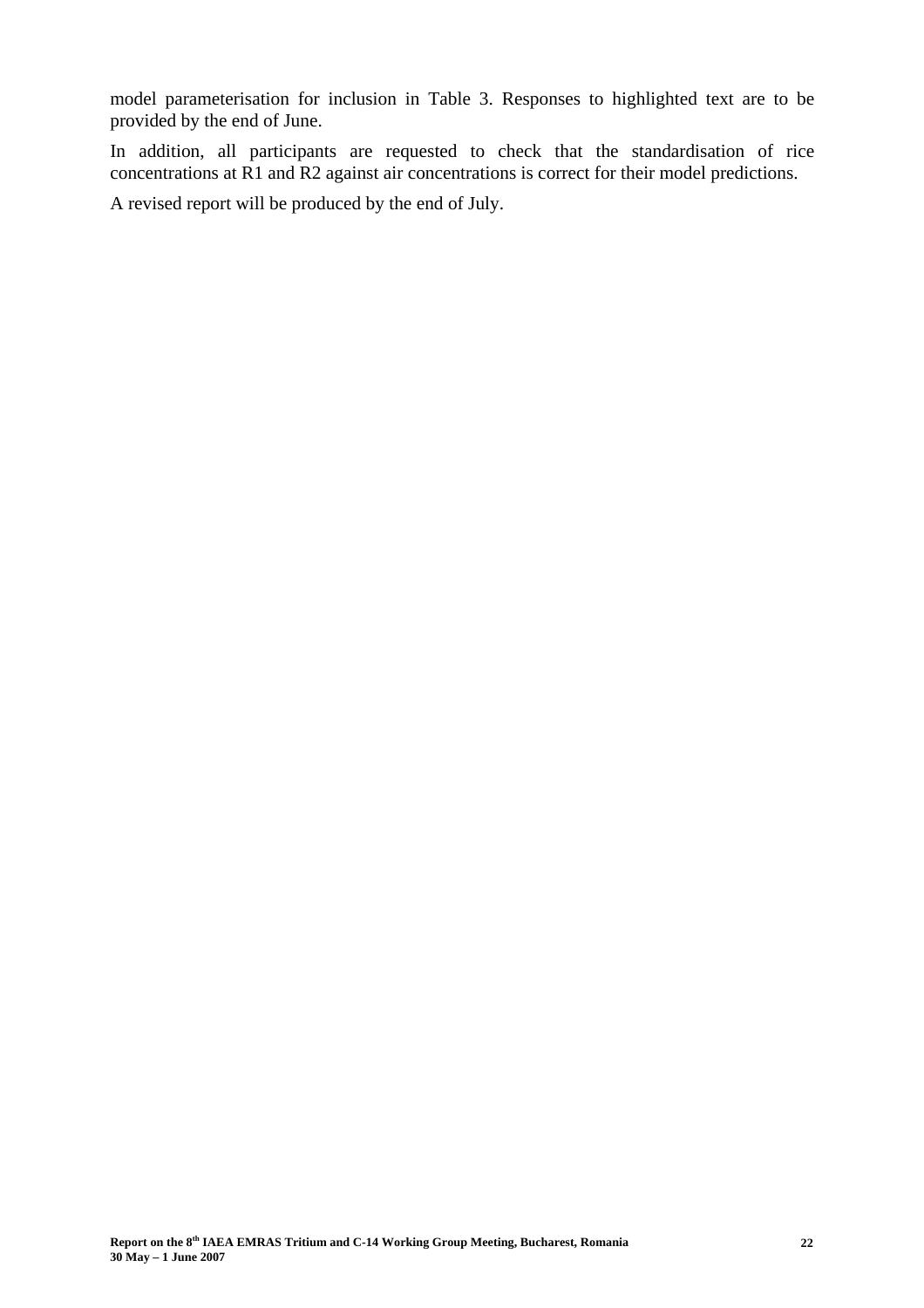## **Contribution to the revision of TRS-364**

## *Presented by P Davis*

A summary document of the contribution of the Tritium and C-14 WG to the revision of TRS-364 has been produced. This contribution will form Chapter 9 of the TECDOC written by the Transfer Parameter WG. The TECDOC will then be condensed to provide the revised TRS-364 document. In addition, a special issue of the Journal of Environmental Radioactivity will be produced.

The initial models proposed by the group for inclusion in TRS-364 were reviewed by Mike Thorne and comments received have been incorporated into the revised document. The revised document was presented and comments/discussion invited. An overview of the main discussion points is provided below.

## *HTO in plants*

For the transfer of HTO from air to plants, the equation recommended (Equation 9.2) is intended for leafy vegetables and forage. It was discussed as to whether the equation should be modified for fruit and root crops. Overall it was considered that the use of the equation in its current form provides a conservative approach in most, but not necessarily all instances. It was therefore recommended that a caveat be added to explain that the equation could be applied to a variety of crops and would be considered conservative for most applications, but that its main application is for leafy vegetables.

Consistency of units (e.g.  $kg/m<sup>3</sup>$  or kg/l) was an issue raised by Volodymyr Berkovskyy in that the units applied in the Tritium and C-14 WG contribution may not be consistent with the rest of the TECDOC. However, the units used throughout the document were considered applicable to the models employed and would only therefore be amended if required by the Transfer Parameter WG.

For the transfer of tritium from air moisture to soil pore water a concentration ratio approach has been employed and a default value of 0.3 recommended on the basis of available data. Discussion focused on the applicability of this recommended value and it was suggested that 0.3 could remain as the default, but an upper range of 0.5 could also be included, which would be considered conservative. The possibility of changing the approach from an air moisturesoil water ratio to a rain water-soil water ratio was also discussed. Due to a lack of data, it has not been possible to derive ratios according to different soil types.

Ring Peterson highlighted a study conducted in the USA in which irrigation water concentrations, air moisture concentrations and soil water concentrations were determined resulting in an air to soil water concentration ratio of 0.5. Reference details for this study are to be provided and the study will be reviewed to determine whether data are appropriate for entry into Table 9.2. Participants are requested to provide any further data they are aware of.

Following discussions, it was agreed that additional text would be added to provide further description and guidance relating to this parameter. In addition, the use of local data, where available, will be recommended.

Since the purpose of the document is to help in dose calculations, it may be more appropriate to use the term TFWT rather than HTO concentrations in plant leaves. It was therefore agreed that a note would be added to provide clarification on this point.

Finally, it was noted that food preparation may affect HTO concentrations and this should therefore be mentioned within the document. This is also applicable to plants used for animal diets, which may be dried prior to feeding. Plant water contents provided in Table 9.3 may not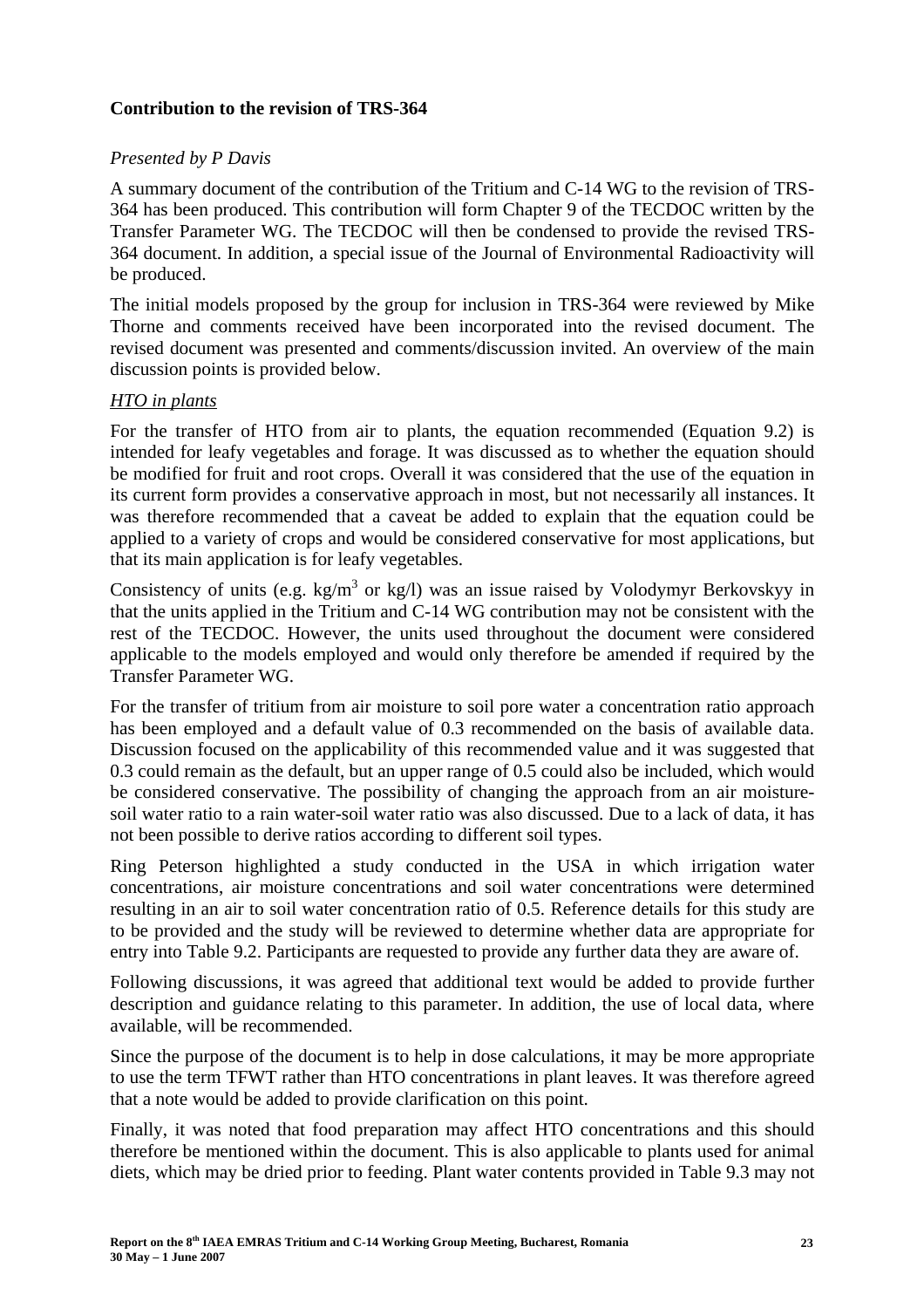therefore be applicable in all circumstances. Both Ring Peterson and Yoshikazo Inoue were aware of publications relating to the loss of tritium due to food preparation and these will be made available. All participants are requested to research food processing factors and to provide these for inclusion within the document.

## *OBT in plants*

A discrimination factor approach has been recommended for the calculation of OBT in plants and Table 9.4 of the document provides all values contributed by participants where these were considered accurate (i.e. from long term average data on HTO and OBT concentrations in plants). The term 'discrimination factor' was discussed as to whether this was applicable and the recommendation made that this term be replaced with 'isotope ratio of HTO to OBT under steady state' or alternatively, it should be made clear that this is an empirical discrimination factor.

A mean factor of 0.7 has been recommended for chronic conditions based on values at harvest. However, there was concern as to the methods that have been used to derive the published values since it is the fixed OBT concentration in dry material that is of concern. Exchangeable tritium should not be included. Franz Baumgärtner explained that, in deriving the isotopic discrimination factors in Kim & Baumgärtner (1994), samples were washed and dried prior to analysis and therefore these values are applicable. The analysis methods for the other factors displayed in Table 9.4 will be reviewed to ensure these are also appropriate for their intended use.

To derive fresh weight concentrations of OBT in plants, water equivalent factors are required. It is proposed that these will be derived through consideration of the hydrogen content of proteins, fats and carbohydrates and the relative proportions of these in different plant types.

## *Tritium in terrestrial animals*

It was agreed during the  $6<sup>th</sup>$  WG meeting that the metabolic model developed at IFIN-HH would be used to derive appropriate parameter data for terrestrial models. However, in review, this model appears more complex and less transparent than others being proposed and it was considered that it may be difficult to present in a way that would enable non-expert users to apply under different animal husbandry conditions; an understanding of animal metabolism would be required. An alternative was therefore proposed that is based on a specific activity approach with input from drinking water, food and HTO in air. This approach would be readily adaptable for different animals by varying diet assumptions. Problems may be encountered in the case of OBT in that there is a lack of data on steady state OBT concentrations in animals and how these should be calculated from HTO. However, a worst case assumption that HTO is equal to OBT could be employed and there is some evidence to suggest that this is the case.

In discussions it was noted that the variability in concentration ratios derived from the metabolic model for HTO and OBT is low and therefore it may not be so important to adapt these values to account for differences in mass etc between different animals. The variability for OBT is larger than that for HTO as a result of differences in the fat content of animals. Tables have been produced by Dan Galeriu that indicate the range of concentration ratios for different animals and that can be incorporated directly into the document.

Following discussions, it was agreed that the animal metabolic approach would be suitable due to the overall low variability observed. However, suggestions were made that the tables of parameter values could be amended to clearly document the basis for their derivation (modelled or measured) and an additional column could be added on daily water intake to indicate the link between water intake and animal HTO and OBT concentrations.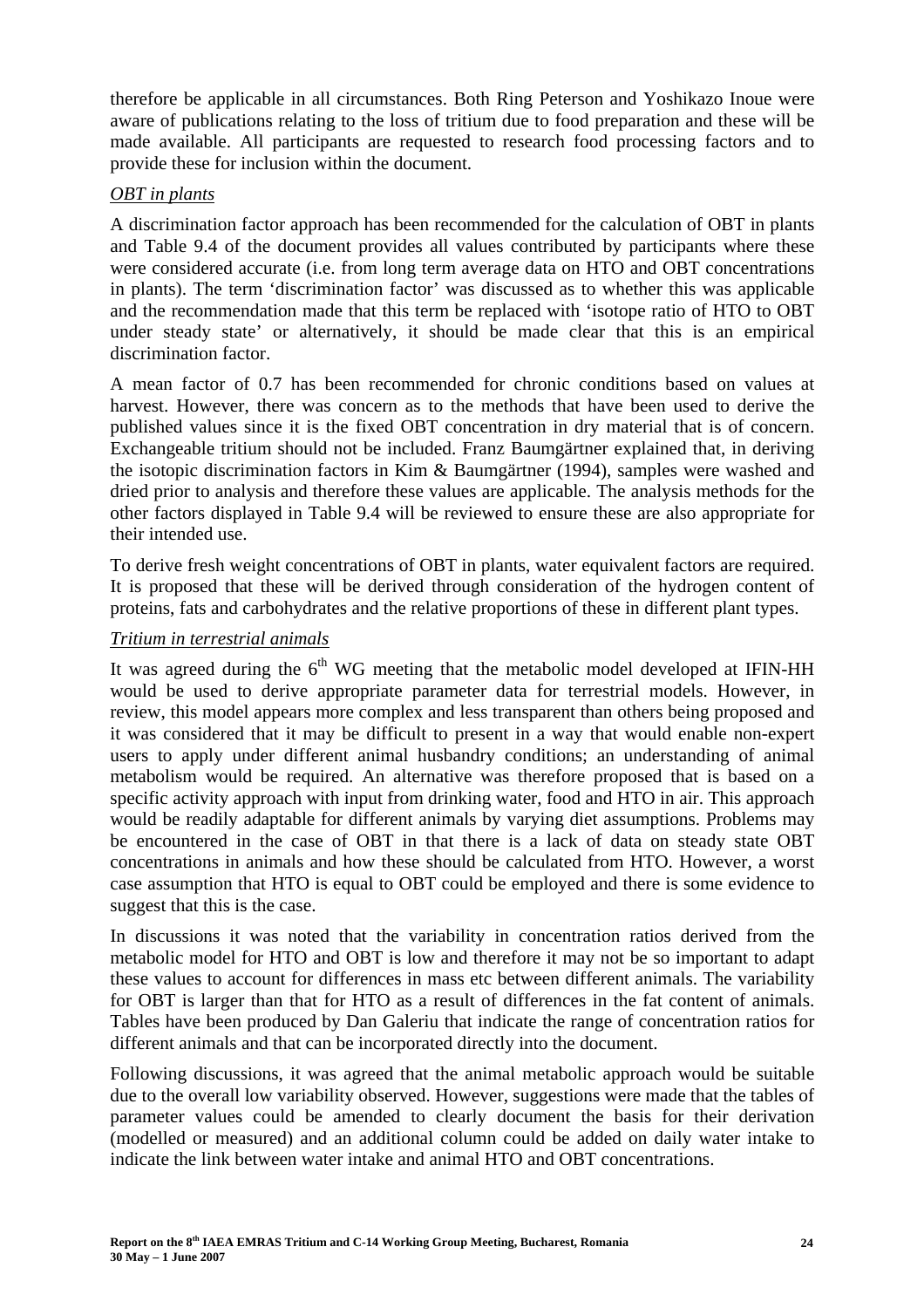## *Contamination of HTO to soil*

Contamination of soil with HTO considers two main pathways: release of HTO from waste management practices to groundwater and upwelling to surface soils, and irrigation using contaminated water.

For the contamination of soil and uptake to plants the suggestion was made that the HTO concentration in the plant could be assumed to be the same as that in soil water. However, it was noted that this may not be applicable to tall vegetation or to root crops.

For contamination of soil by irrigation water, Francoise Siclet provided a model that was subsequently modified by Phil Davis. The initial model assumed that irrigation water was diluted in the total water supplied to the plant (precipitation, groundwater and irrigation) represented by the evapotranspiration rate (ETP) during the growing season. Therefore, the ratio between soil water tritium concentration and irrigation water tritium concentration ratio was equal to the ratio between irrigation rate and ETP. This was simplified by Phil Davis, in order to use a more readily available parameter than ETP. His approach assumed a dilution of irrigation water by precipitation water only. Participants are requested to provide feedback on their preferred approach and reasons for selection.

## *Release of HTO to water*

A full specific activity approach has previously been agreed for the uptake of HTO by fish. This requires fractional water contents for fish, for which some data have been provided. Any additional data that participants are aware of should be provided to Phil Davis.

Isotopic discrimination factors for OBT in fish have been determined for a variety of fish from long-term field studies and therefore there is reasonable confidence in the values that have been put forward.

## *Release of Tritiated Hydrogen Gas*

An empirical model has been selected that is based on Chalk River experiments in which HT was released over a 12-day period, allowing tritium concentrations in the environment to come to equilibrium conditions. Measurements were made of HTO concentrations in plants relative to HT in air and the model is based on this ratio. The best estimate of the value for the ratio is 6 Bq.L<sup>-1</sup>/Bq.m<sup>-3</sup>. However, this may be specific to the environmental conditions and therefore a conservative value of 12  $Bq.L^{-1}/Bq.m^{-3}$  has been recommended.

Comments on this approach are invited.

## *Release of C-14 to air*

For the uptake of C-14 by plants from air, a specific activity approach has been recommended, which requires stable carbon concentrations in plants and air to be known. Air concentrations are known and the carbon content of plants can be calculated from the relative contributions of protein, fat and carbohydrate in the plants of interest, together with the carbon contents of these compounds. Calculated plant concentrations have been compared with published data and are in reasonable agreement.

For uptake into animals, a specific activity approach is again recommended. A factor has been incorporated to take into account uncontaminated feed. The stable carbon content of animals has been derived from the literature. However further data, where available, are requested.

#### *Release of C-14 to soil*

For the release of C-14 to soil from waste management activities, it is assumed that the groundwater C-14 concentration is known. The model then assumes that specific activity of air in the plant canopy is the same as in the soil water, taking into account dilution with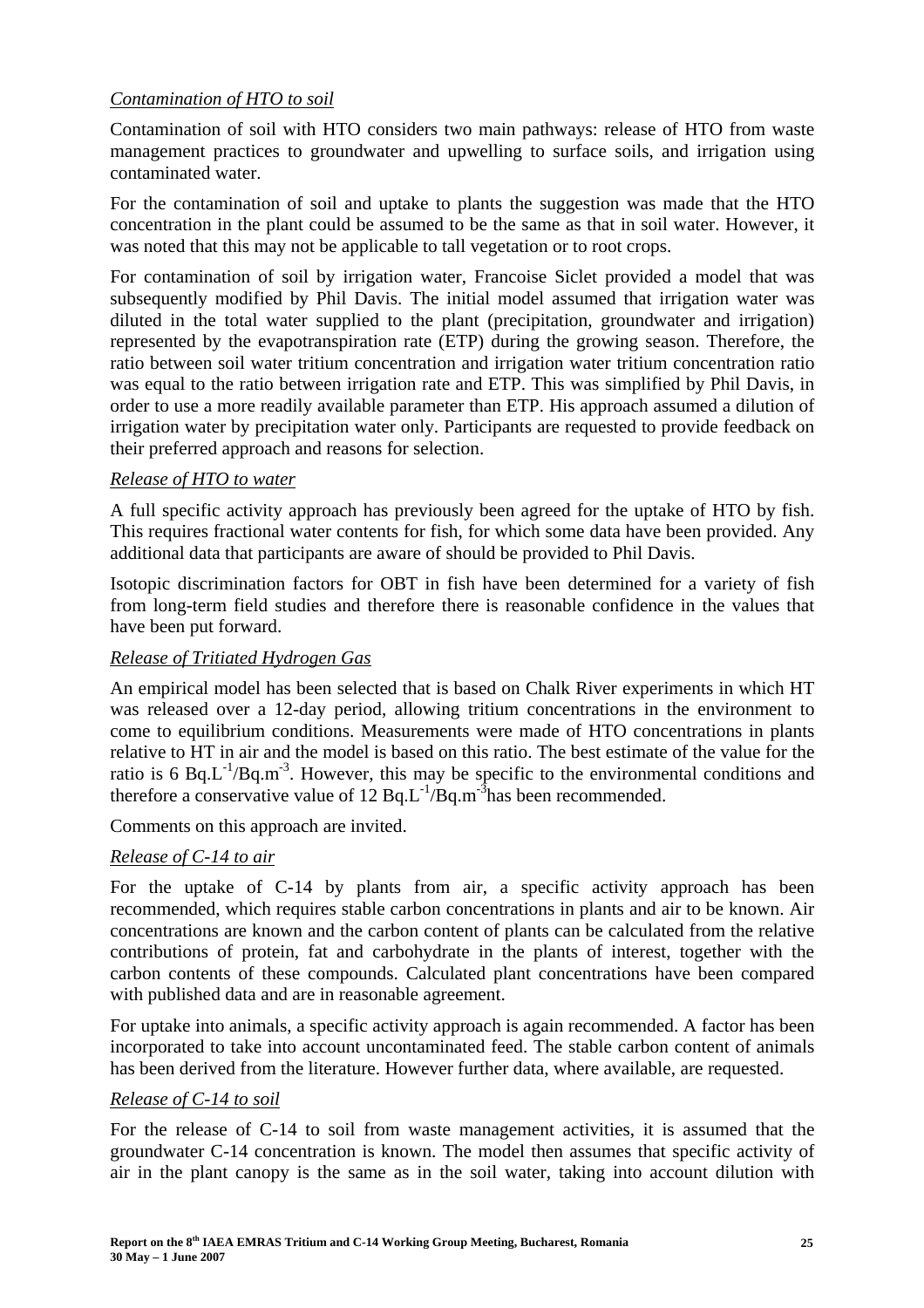uncontaminated air. Once the air concentration has been calculated, the approach to the modelling of uptake by plants and animals is the same as that applied for releases direct to air.

It was noted that a number of chemical forms may be present as a result of release from waste management facilities and this may affect behaviour. However, for the purposes of this document, it has been assumed that the C-14 is in soluble form.

For irrigation, an equation has been derived from a dynamic model in which it is assumed that the irrigation rate is controlled to prevent leaching. The model is conservative, particularly where a soil has a high pH. Under such conditions most carbon would be fixed in soil. Canopy dilution factors of 0.3 and 0.5 have been incorporated for open and closed canopy plants, respectively.

It was suggested that the model could be improved through the consideration of volatilisation for which a range of values are available in a publication by Steve Sheppard. However, these values are not soil specific and have large uncertainty. Comments on this addition to the approach are requested.

## *Transfer of C-14 to fish*

The various carbon pools that may be available to fish have been discussed previously with the conclusion that dissolved inorganic carbon should be the focus. This has therefore been taken forward and a specific activity approach has been applied. This again requires the stable carbon content of fish, which has been calculated on the basis of fat, protein and carbohydrate contents.

Comments on the approach are invited.

## *Additional amendments*

In addition to those points detailed above, a number of specific changes were requested to the document:

- First paragraph the terminology of 'flux' to be amended and 'essential elements' to be replaced with 'regulated elements';
- Section  $9.1.1.1$  Murphy (1994) reference to be amended to primary reference;
- References are to be added to Table 9.1 Default values of the relative and absolute humidity for different climates averaged over the growing season;
- Column 1 (Soil type) in Table 9.2 will be amended to 'ecological conditions and soil type' with additional data provided such as temperature and mm of rainfall to assist in selection of appropriate values;
- Section  $9.1.2$  'release' to be amended to 'contamination'; and,
- The term 'non-leafy vegetables' should be defined or an alternative used as this led to some confusion within the WG.

#### *Next steps*

All participants are requested to review the document and provide any comments, particularly in relation to points noted above, or additional supportive data, by July 31.

In addition a number of specific actions were noted:

• Dan Galeriu is requested to provide references for data on relative and absolute humidity for different climates (Table 9.1); and,

P. Ravi is requested to provide further detail on the parameter value for the transfer of HTO from air to soil (Table 9.2) as these are considered high compared to other values available.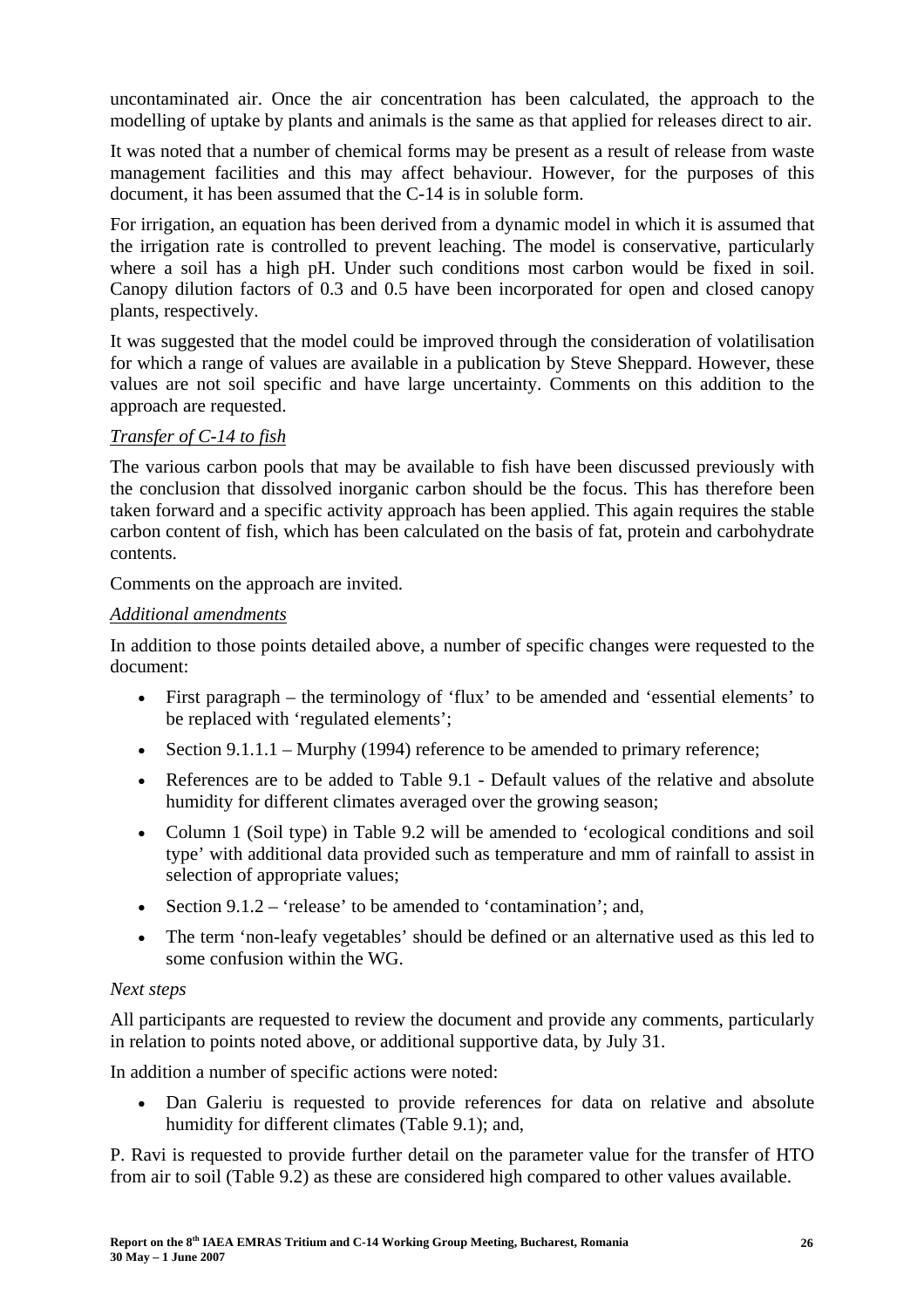• All participants are requested to research food preparation loss factors for tritium, and irrigation rates for different climatic conditions (Table 9.8).

Phil Davis will make the agreed amendments to the text of the TECDOC in consultation with the TRS-364 WG.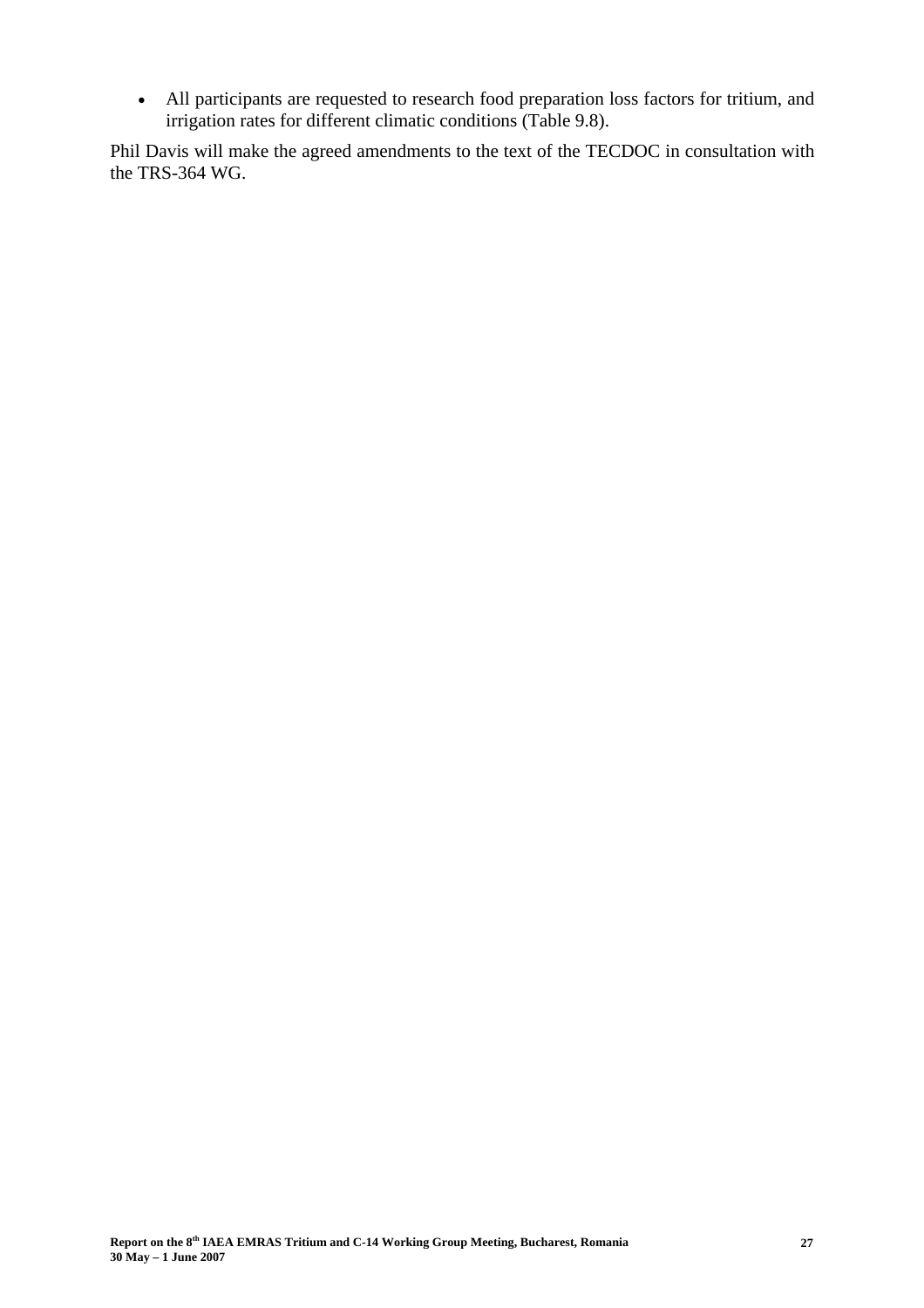#### **Other Working Group Activities**

#### **Additional presentations**

An update on the results of an experiment of C-13 uptake in humans and biokinetic modelling was presented by T. Masuda. A number of presentations were given from Romanian colleagues on national programmes of relevance to the WG. A. Golubev presented a field study being conducted on OBT build up in crops following short-term exposure to HTO in air, under a French, Russian and American collaboration. D. Atanassov described a new model of HTO washout by precipitation.

#### **Future activities**

The actions and future activities coming out of this meeting are listed in Annex A. Participants are reminded that the agreed deadlines must be respected since we are now nearing the end of the programme.

A follow-up programme to EMRAS is currently under consideration by the IAEA and all participants are requested to consider a future working group that would combine issues such as safety assessment, radioactive waste management and routine assessments of present operations. It is intended that such future work programmes would provide a multidisciplinary, comprehensive system that will assist the IAEA in carrying out facility safety assessments.

| <b>Item</b>                                      | <b>Status for next Working Group meeting</b>         | <b>Person Responsible</b>         |
|--------------------------------------------------|------------------------------------------------------|-----------------------------------|
| Definition of OBT                                | Complete                                             | P Davis                           |
| Perch Lake H-3 scenario                          | Complete                                             |                                   |
| Pickering H-3 scenario                           | Final report available on EMRAS website              | P Davis                           |
| Soybean H-3 scenario                             | Final report available on EMRAS website              | H Lee / P Davis                   |
| Pine tree H-3 scenario                           | Draft final report                                   | Y Inoue & modellers               |
| Mussel H-3 scenario                              | Draft final reports for uptake and depuration phases | T Yankovich &<br>modellers        |
| Pig H-3 scenario                                 | Draft final report                                   | D Galeriu & modellers             |
| Hypothetical H-3 short<br>term release scenarios | Draft final report                                   | P Guetat, L Patryl &<br>modellers |
| Rice C-14 scenario                               | Draft final report                                   | J Koarashi & modellers            |
| Potato C-14 scenario                             | Draft final report                                   | A Melintescu &<br>modellers       |
| <b>TRS-364</b>                                   | Draft final chapter and tables of parameter values   | P Davis & D Galeriu               |

#### **Status of Work Programme**

#### **Next Meeting**

The next meeting of the Working Group will be in Vienna, Austria. The meeting is scheduled for 5-9 November 2007.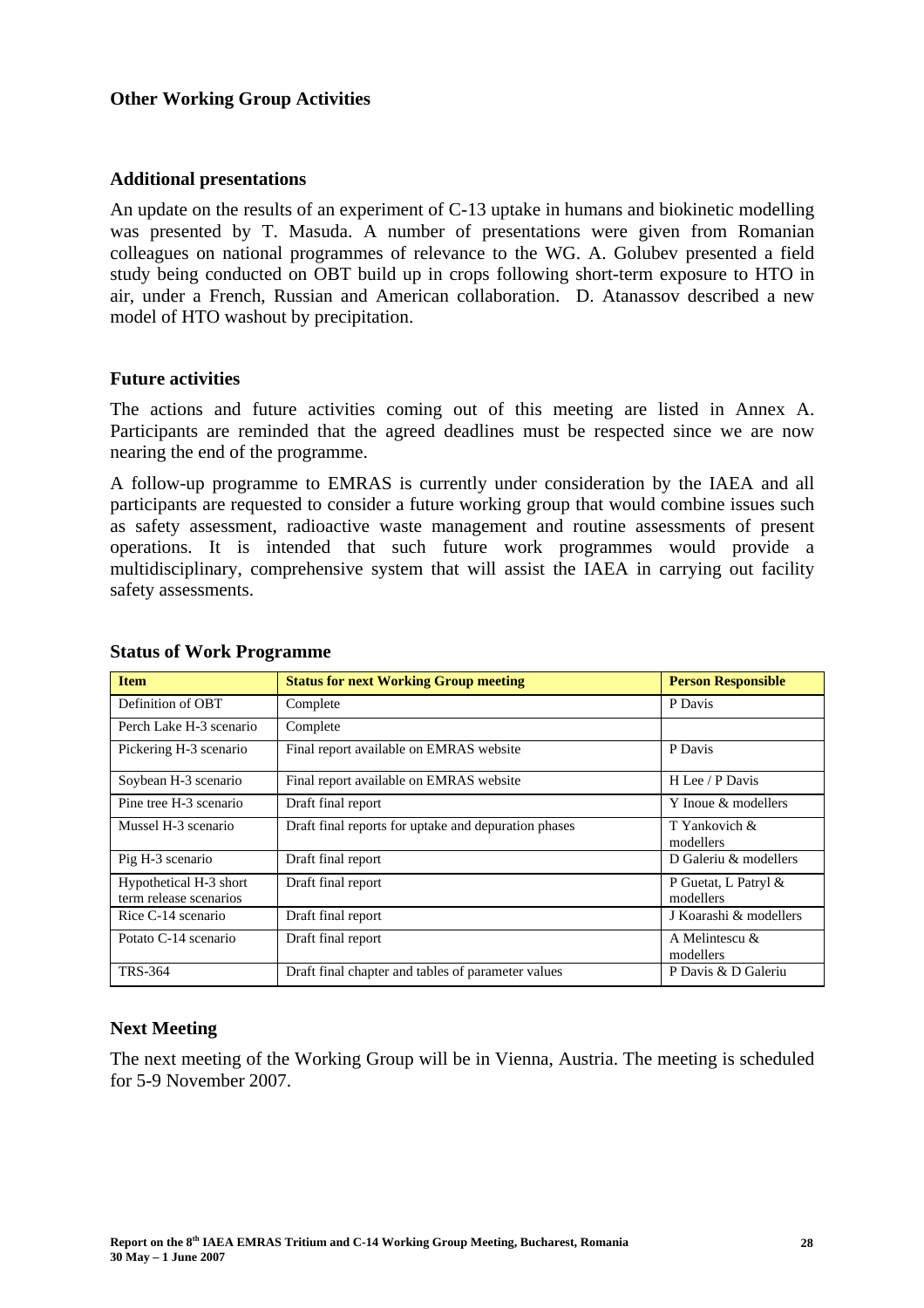#### **Technical Secretariat Arrangements**

Funding for Enviros to supply Technical Secretariat services to the Tritium and C-14 WG ceased at the end of the Eighth WG Meeting. However, efforts will be made to try to secure further funding to enable services to be maintained to the end of the EMRAS programme.

#### **Further Information**

Information on the activities within EMRAS generally and on the Tritium and C-14 WG in particular (including the scenarios being used for model testing), can be obtained from the following people, respectively:

Mr V. Berkovskyy (Scientific Secretary) Division of Radiation, Transport and Waste Safety Department of Nuclear Safety and Security International Atomic Energy Agency Wagramer Strasse 5 P.O.Box 100, A-1400, Vienna, Austria Phone: (+431)2600-21263 Fax: (+431)26007-21263 Email: v.berkovskyy@iaea.org

Mr. P. Davis (Working Group Leader) Senior Scientist Environmental Technologies Branch, Station 51A Atomic Energy of Canada Limited (AECL) Chalk River Laboratories Chalk River, Ontario, K0J 1J0 Canada Tel: +1 (613) 584-8811 x 3294 Fax: +1 (613) 584-1221 Email: davisp@aecl.ca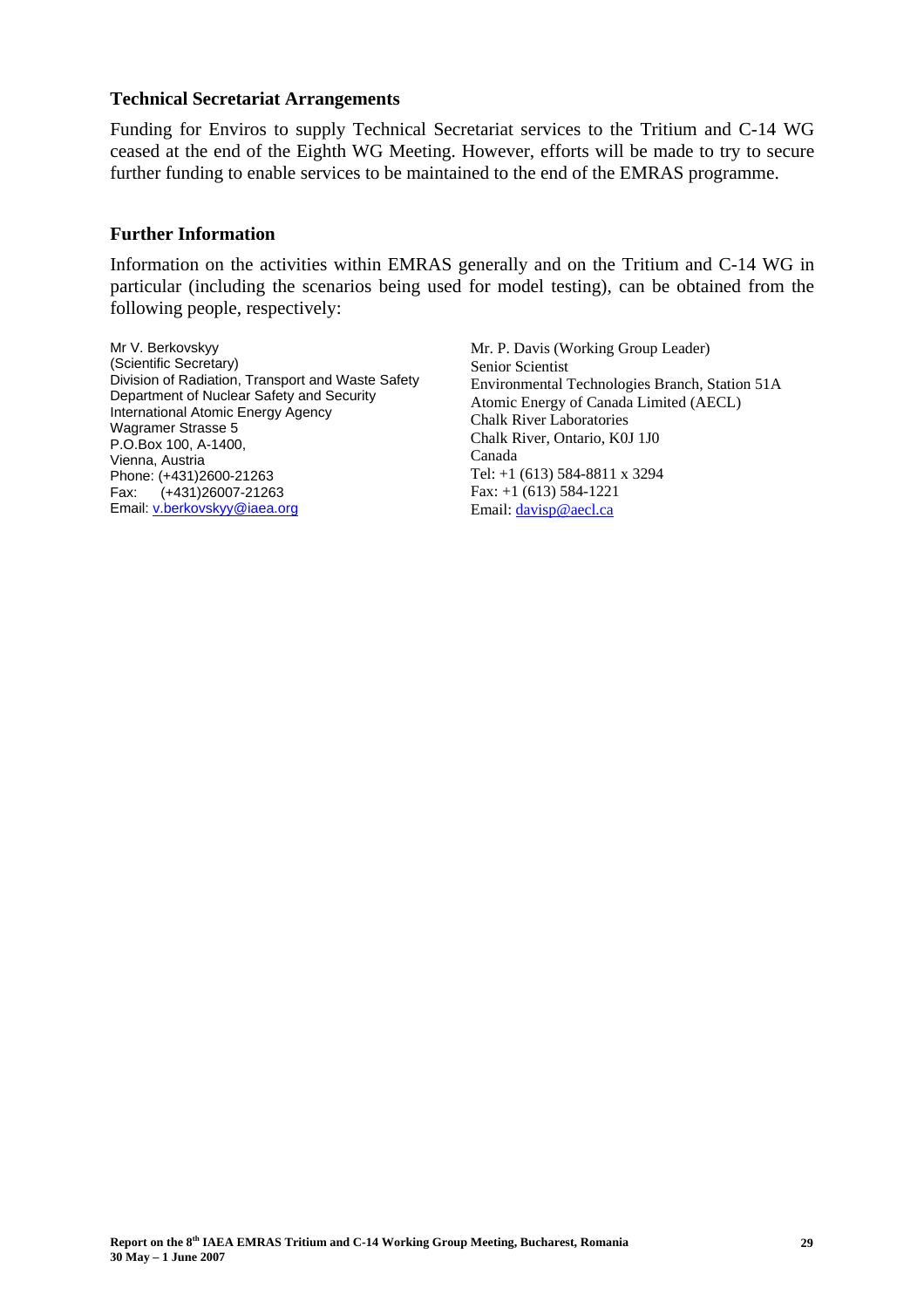# **ANNEX A: Summary of Actions**

| Date due             | <b>Activity</b>                                                                                                                                                                 | <b>Persons Responsible</b> |
|----------------------|---------------------------------------------------------------------------------------------------------------------------------------------------------------------------------|----------------------------|
| <b>Mid June</b>      | Distribution of the current final report for the C-14 Rice Scenario                                                                                                             | J. Koarashi                |
| <b>End June</b>      | Review of model descriptions for Soybean scenario and finalisation<br>of report                                                                                                 | D. Galeriu & P. Davis      |
|                      | Distribution of final draft report for the Pine Tree Scenario                                                                                                                   | Y. Inoue                   |
|                      | Circulation of mussel depuration scenario observations                                                                                                                          | T. Yankovich               |
|                      | Checking of accuracy of mussel depuration predictions                                                                                                                           | All modellers              |
|                      | Provision of detail on modelling approaches for wet deposition and<br>completion of model descriptions for the Hypothetical scenario                                            | All modellers              |
|                      | Submission of model predictions for the Pig Scenario                                                                                                                            | P. Davis                   |
|                      | Completion of data gaps and return of comments on the draft final<br>report for the Rice Scenario                                                                               | All modellers              |
| <b>End July</b>      | Addition of appendix on air concentration averaging periods and<br>finalisation of report for the Pickering Scenario                                                            | P. Davis                   |
|                      | Provision of further information on models, reasons for differences<br>between predictions and observations, and submission of uncertainty<br>estimates for the Potato Scenario | All modellers              |
|                      | Review of draft final report and paper for the Mussel Uptake<br>Scenario and provision of comments                                                                              | All modellers              |
|                      | Circulation of draft final report for the Rice Scenario                                                                                                                         | J. Koarashi                |
|                      | Provision of food preparation loss factors for tritium and data on<br>irrigation rates by climate for the TRS-364 contribution                                                  | All WG participants        |
|                      | Provision of references for data supplied in Table 9.1 of TRS-364<br>document                                                                                                   | D. Galeriu                 |
|                      | Provision of further information on parameter value supplied for<br>Table 9.2 of TRS-364 document                                                                               | P. Ravi                    |
| <b>End August</b>    | Comments on draft final report for the Pine Tree Scenario and                                                                                                                   | All modellers              |
|                      | reasons for differences between predictions and observations for the                                                                                                            |                            |
|                      | different models to be submitted                                                                                                                                                |                            |
|                      | Completion of amendments to Hypothetical report                                                                                                                                 | L. Patryl                  |
|                      | Review of TRS-364 document and provision of comments                                                                                                                            | All WG participants        |
| <b>End September</b> | Circulation of final report for the Pine Tree Scenario                                                                                                                          | Y. Inoue                   |
|                      | Circulation of revised draft final report for the Potato Scenario                                                                                                               | A. Melintescu              |
|                      | Circulation of revised OBT definition                                                                                                                                           | P. Davis                   |
|                      | Completion of mussel uptake report                                                                                                                                              | T. Yankovich               |
|                      | Circulation of draft final report for the Mussel Depuration Scenario                                                                                                            | T. Yankovich               |
|                      | Completion of the draft final report for the Pig Scenario                                                                                                                       | D. Galeriu                 |
|                      | Completion of amendments to TRS-364 document                                                                                                                                    | P. Davis                   |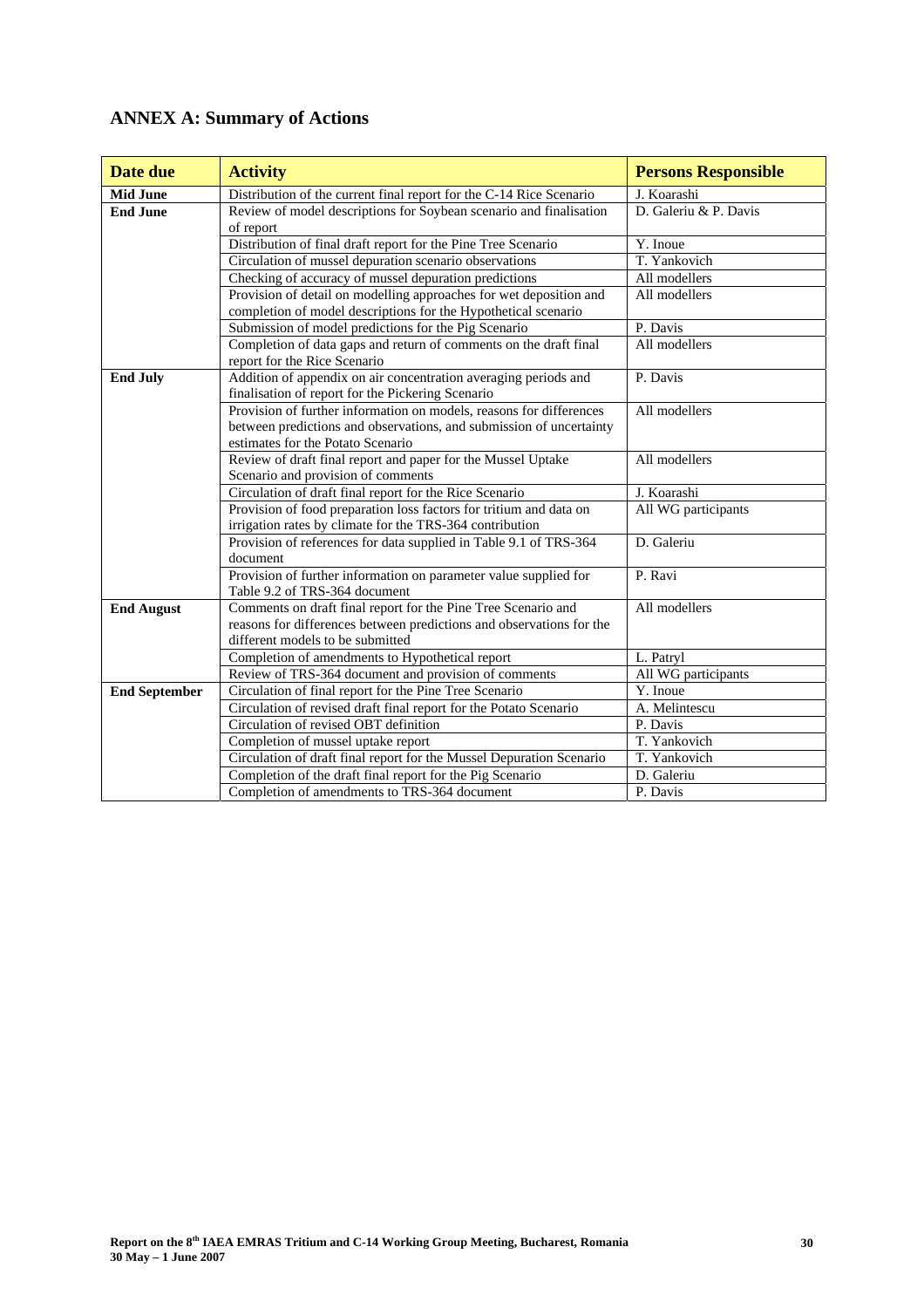## **ANNEX B: Summary of Scenario Descriptions**

## **Perch Lake (H-3) Scenario (study complete)**

The scenario is based on data collected in Perch Lake, a shallow freshwater lake located within the borders of AECL's Chalk River Laboratories in north-eastern Ontario. The lake contains elevated levels of tritium due to long-term discharge from nearby waste management areas. Tritium concentrations were measured in samples of air, lake water, sediments, aquatic plants (algae, bladderworts, hornworts and cattails) and animals (clams, bullheads and pike) collected in summer and autumn 2003.

Given the measured HTO concentrations in water, sediments and air, participants in the scenario were asked to calculate:

- (i) HTO and non-exchangeable OBT concentrations in near-shore cattails and worts and offshore algae for the summer period. For cattails, concentrations were requested for both the above water and below water parts of the plant.
- (ii) HTO and non-exchangeable OBT concentrations in clams, bullheads and pike for each of the sampling periods. For bullheads and pike, concentrations were requested in head, flesh and internal organs (liver, gonads, stomach and intestines).
- (iii) Non-exchangeable OBT concentrations in near shore sediments for the summer period.
- (iv) 95% confidence intervals on all predictions.

## **Soybean (H-3) Scenario**

The soybean scenario is based on experimental data collected at the Korean Atomic Energy Research Institute (KAERI). Commercially available soybean was sown in May 2001 in 6 plastic pots (41cm x 33cm x 23cm high). Tritium exposure was carried out six times at different growth stages: July 2 (SB1), July 13 (SB2), July 30 (SB3), August 9 (SB4), August 24 (SB5) and September 17 (SB6). The pots were introduced into a glove box for the tritium exposure and the experiments were conducted under natural solar conditions, which resulted in high temperatures within the glove box. The surface of the soil was covered with vinyl paper so that uptake was only through the foliage. After exposure, the pots were placed in an open field among other soybean plants.

Modellers were asked to predict:

- (i) HTO concentrations in the free water of the plant body and pods in the SB1 and SB4 experiments at the times the plants were sampled;
- (ii) the non-exchangeable OBT concentrations in the plant body and pods at harvest for each of the six experiments SB1 to SB6; and
- (iii) the 95% confidence intervals on all predictions.

Information on biomass growth rates, HTO concentrations in air, background concentrations and meteorological conditions were provided to modellers.

## **Pickering (H-3) Scenario**

Small amounts of tritium are released continuously from the CANDU reactors that make up Pickering Nuclear Generating Station (PNGS) on the north shore of Lake Ontario. The releases have been going on for many years and concentrations in various parts of the environment are likely to be in equilibrium. A large number of environmental and biological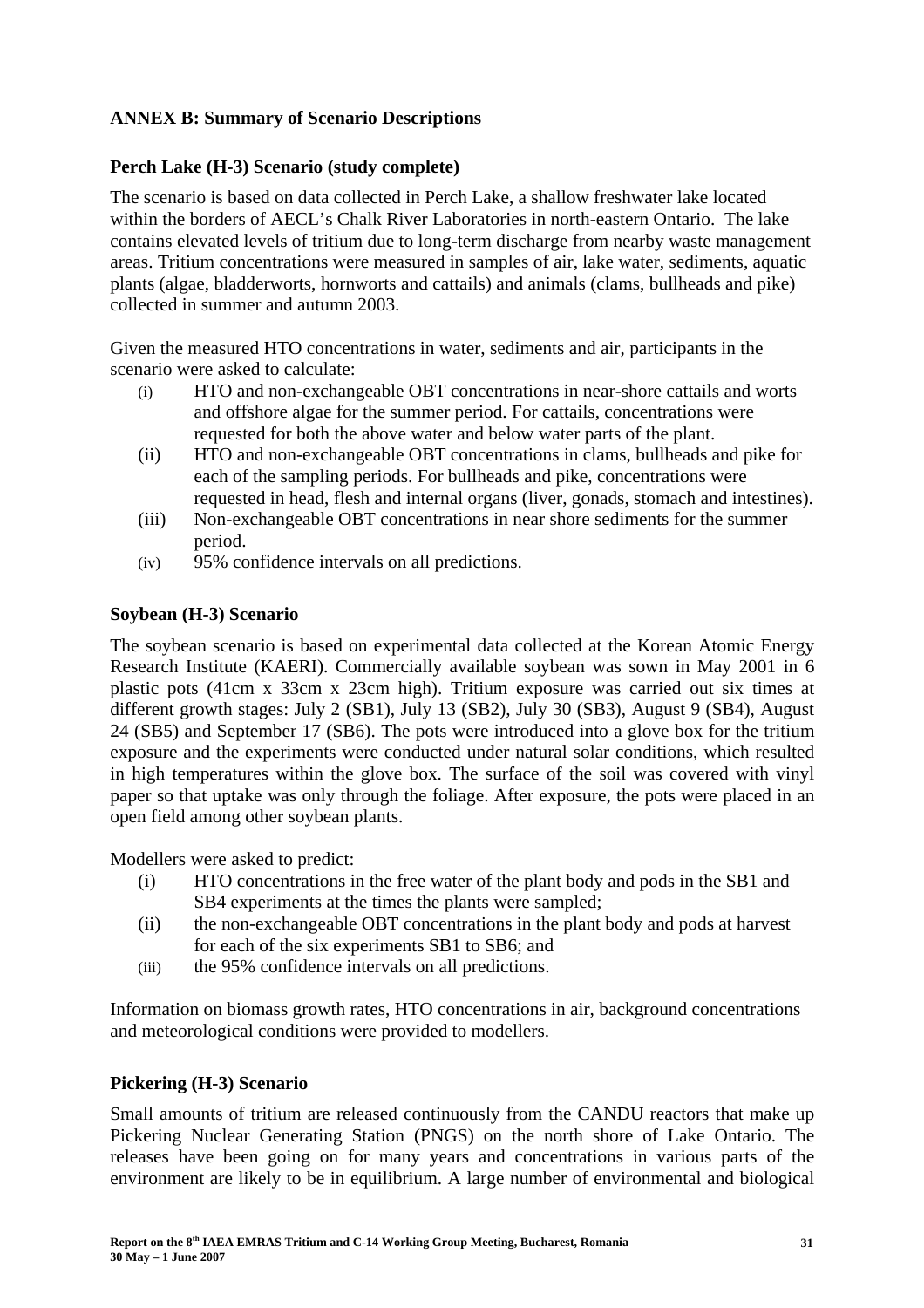samples were collected in July and September 2002 from four sites in the vicinity of the station. HTO concentrations were measured in air, precipitation, soil, drinking water, plants (including the crops that make up the diet of the local farm animals) and animal products. OBT concentrations were measured in the plant and animal samples.

Modellers were provided with site locations, meteorological data (including air temperatures and rainfall), animal diets, and HTO concentrations in air, precipitation and drinking water. From this information, modellers were asked to estimate:

- (i) HTO (as  $Ba L^{-1}$ ) and non-exchangeable OBT (as  $Ba L^{-1}$  in combustion water) concentrations in plants and animal products.
- (ii) HTO  $(Bq L^{-1})$  concentrations in the top 5-cm soil layer for each site.
- (iii) 95% confidence intervals on all predictions.

## **Pine Tree (H-3) Scenario**

Since 1981, NIRS has conducted a monthly monitoring programme (including measurements of HTO concentrations in air, rain, groundwater, pine needles and tree rings) in the vicinity of nuclear sites in Tokaimura, Japan, where a few sources have released HTO vapour into the atmosphere continuously for many years.

A description of the area, meteorological data and HTO discharge rates from 4 sources were provided to the modellers, who were requested to calculate the following end points:

- 1. Monthly HTO concentrations in air moisture, precipitation and tissue free water, and nonexchangeable OBT (nOBT) in pine tree needles from 1982 to 1986 at sampling site P3;
- 2. Yearly HTO concentrations in air moisture and precipitation and nOBT in pine tree trunk year-rings; and TFWT and nOBT in needles of pine trees separately collected from the tree at sampling site MS-2. All predictions are to be for the period from 1984 to 1987 at MS-2;
- 3. Monthly tritium concentrations in groundwater at the well G4 from 1984 to 1987; and,
- 4. 95% confidence intervals on each prediction.

## **Mussel (H-3) Scenario (uptake and depuration study)**

Perch Lake is a small shallow water body that receives tritium inputs from upstream waste management facilities. The mussel scenario considers the dynamic uptake of tritium by adult freshwater mussels (approximately 15 years of age) that were transplanted in cages from a tritium-free environment into the lake. Sixty-four mussels were transplanted into each of 4 mesh cages. The mussels in cages 1 and 2 were exposed to water only whereas those in cages 3 and 4 were exposed to both water and sediments.

Modellers were given information on the mussels and on tritium concentrations in water and sediments, and asked to predict the time-dependent HTO and OBT concentrations in the mussels in each set of cages, together with the 95% confidence intervals on all predictions.

## **Pig (H-3) Scenario**

#### A. Model-Data Scenario

A pregnant sow of the Belgische Landras strain, weighing about 180 kg, was given feed that was contaminated with organically bound tritium (OBT) for 84 days before delivery. The food had an average concentration of 577 Bq/g dry matter (dm). The sow was slaughtered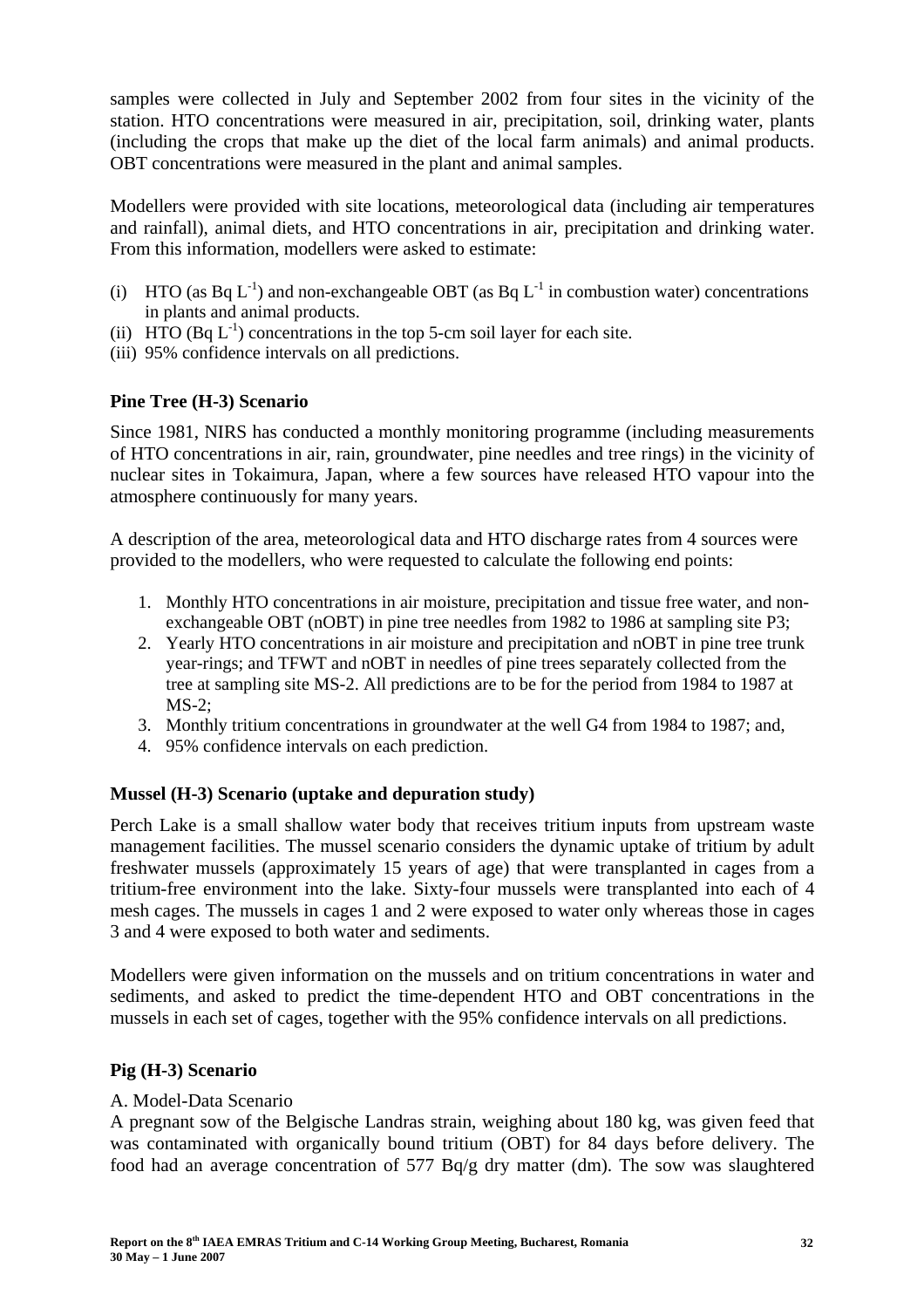after giving birth and the tritium activity in various organs was measured. In the 84-day contamination period, urine and faeces were also monitored for tritium content.

Modellers were asked to predict the following:

- 1. Total tritium concentration in urine and HTO and OBT concentrations in faeces; and,
- 2. HTO and OBT concentrations in various organs at delivery (84 days after the start of contamination);

#### B. Model Inter-comparison

Two exercises based on hypothetical data were proposed:

1. A pig of conventional strain was given uncontaminated food and water for the first 55 days of its life, at which point it weighed 20 kg. It was then fed food and water contaminated with HTO at a level of 10,000 Bq/L for 50 days. Its feed was uncontaminated for the next 50 days, at which point it was 155 days old and weighed 110 kg, and was slaughtered. At no time was any of the feed given to the pig contaminated with OBT.

Modellers were asked to predict the total tritium in urine, HTO and OBT in faeces and OBT in muscle from the time the pig was 55 to 155 days old (50 days of contaminated diet and 50 days of clean) at various times and to estimate also the 95% confidence intervals of all predictions.

2. All animals on a large pig farm were fed OBT-contaminated food for a single day at a level of 1 MBq/kg dm. Modellers were asked to predict the meat and liver OBT concentration at slaughter (body mass 110 kg) for the following pig masses in the day of contamination: 20, 40, 60, 80 and 100 kg.

One of the aims of Exercise 2 is to determine if accurate results can be obtained by considering a single generic pig or if the specific strain and diet of the pig must be taken into account. Accordingly, the modellers were asked to assess the influence of growth rate and genotype on their results by carrying out calculations for their default pig (and default diet) and for slow-growth and fast-growth pigs.

## **Hypothetical (H-3) Scenario**

The aim of this study is to analyse the consequences of an acute atmospheric release of tritium, by considering various pathways in terms of activity in biosphere compartments and food products, for various forms of tritium (HT, HTO and OBT). The objective is to provide information that would be useful to decision makers in managing an accident involving a short-term tritium release to the atmosphere. The basic assumption is that 10 g of tritium is released over a period of 1 hr and the calculation period is 1 year. Three cases are considered, based on the meteorological conditions given in the table below. Modellers were asked to predict concentrations in all environmental compartments and total doses to members of the public from all exposure pathways.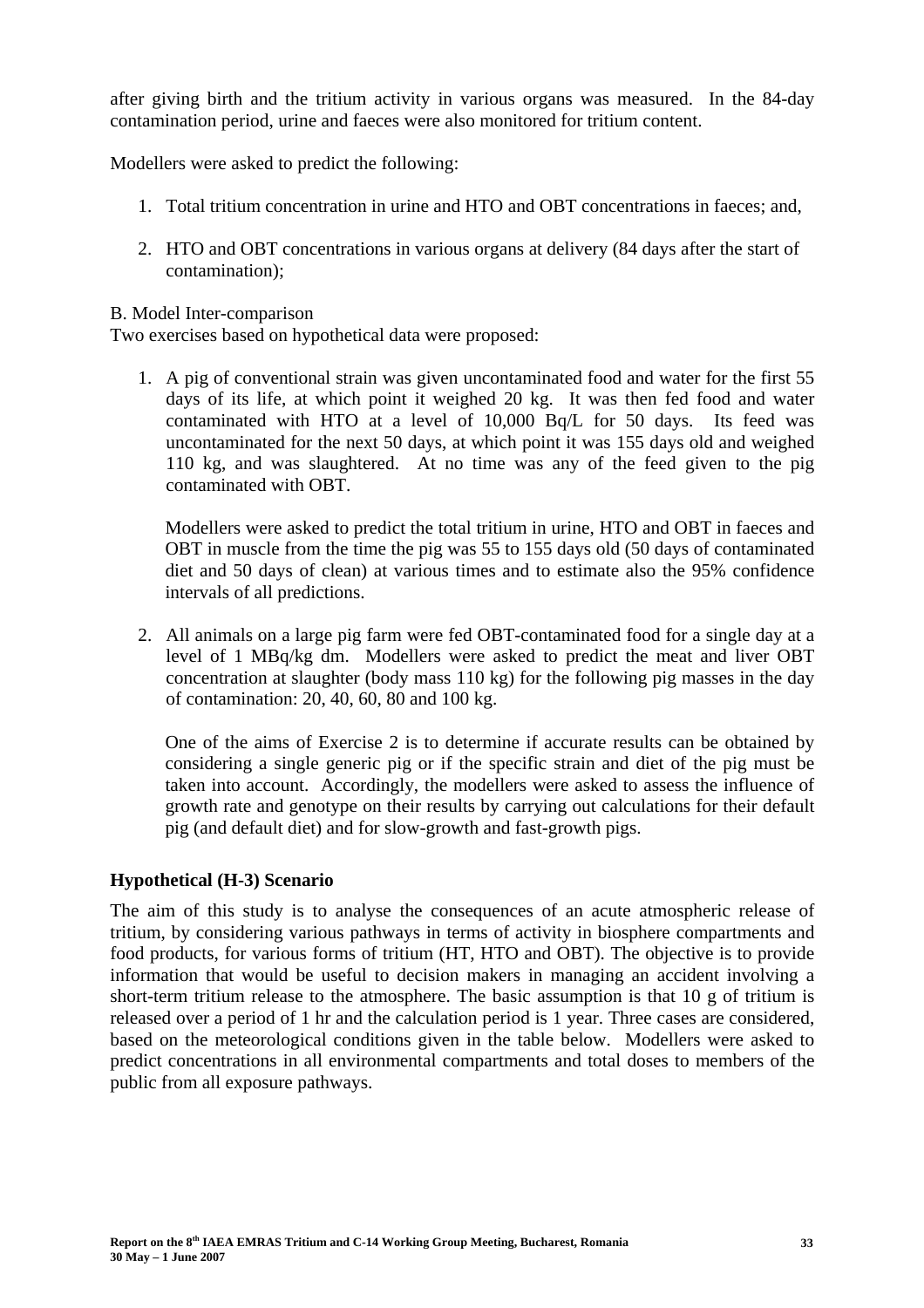|                             | <b>Case 1</b> | Case 2      | Case 3     |
|-----------------------------|---------------|-------------|------------|
| <b>Timing of release</b>    | day           | day         | midnight   |
| Wind speed $(m s-1)$        | 2             |             |            |
| Direction ( $\circ$ from N) | $45 + 25$     | $45 \pm 10$ | $45 \pm 3$ |
| <b>Diffusion conditions</b> | unstable      | neutral     | stable     |
| Weather                     | fine          | cloudy      | clear      |
| <b>Pasquill category</b>    | A             |             | F          |
| Solar radiation $(W m2)$    | 700           | 300         |            |
| Temperature $(^{\circ}C)$   | 20            | 20          | 10         |
| Rain (mm)                   |               | 15          |            |
| Relative humidity $(\% )$   | 70            | 90          | 95         |

#### **Potato (C-14) Scenario**

Two hundred potato tubers were seeded in August 1995 (later in the year than usual for the UK, where the experiments were carried out) and plants were exposed to  ${}^{14}CO_2$  in a wind tunnel. The plants were fumigated for approximately 10 hours at six different growth stages. Samples from the plants were taken immediately following fumigation to determine the concentrations of C-14 that were fixed by the plants. Plants were then moved outside to continue growing. The plants were subject to a range of temperatures and photosynthetically active radiation during exposure.

The biomass dynamics (average dry weight) of roots, leaves, stems and tubers were determined at harvest time. Meteorological data for 1995, when the experiments were conducted, was not available and therefore 30-year average values for Cambridge were employed.

Modellers were requested to calculate C-14 concentrations in leaves at each sampling time for each of the six experiments and the concentrations in tubers at final harvest (including 95% confidence limits).

#### **Rice (C-14) Scenario**

C-14 has been released to the atmosphere from three discharge points at Tokaimura over several decades. Weekly monitoring of the release rates is available from October 1991. Discharges have decreased considerably over that period, from about 800 GBq in 1991 to near zero in 2000. Measurements of C-14 concentrations in air and rice are available at a number of sampling sites in the area. Analysis of wines undertaken through the 1990s can be used to establish general background C-14 levels.

From information on C-14 release rates and meteorological conditions, modellers were requested to:

- (i) Calculate monthly mean C-14 concentrations in air at three locations for 1992 to 1997;
- (ii) Calculate C-14 concentrations in rice grain at harvest for 1992 to 2001; and,
- (iii) Express 95% confidence intervals on all estimates.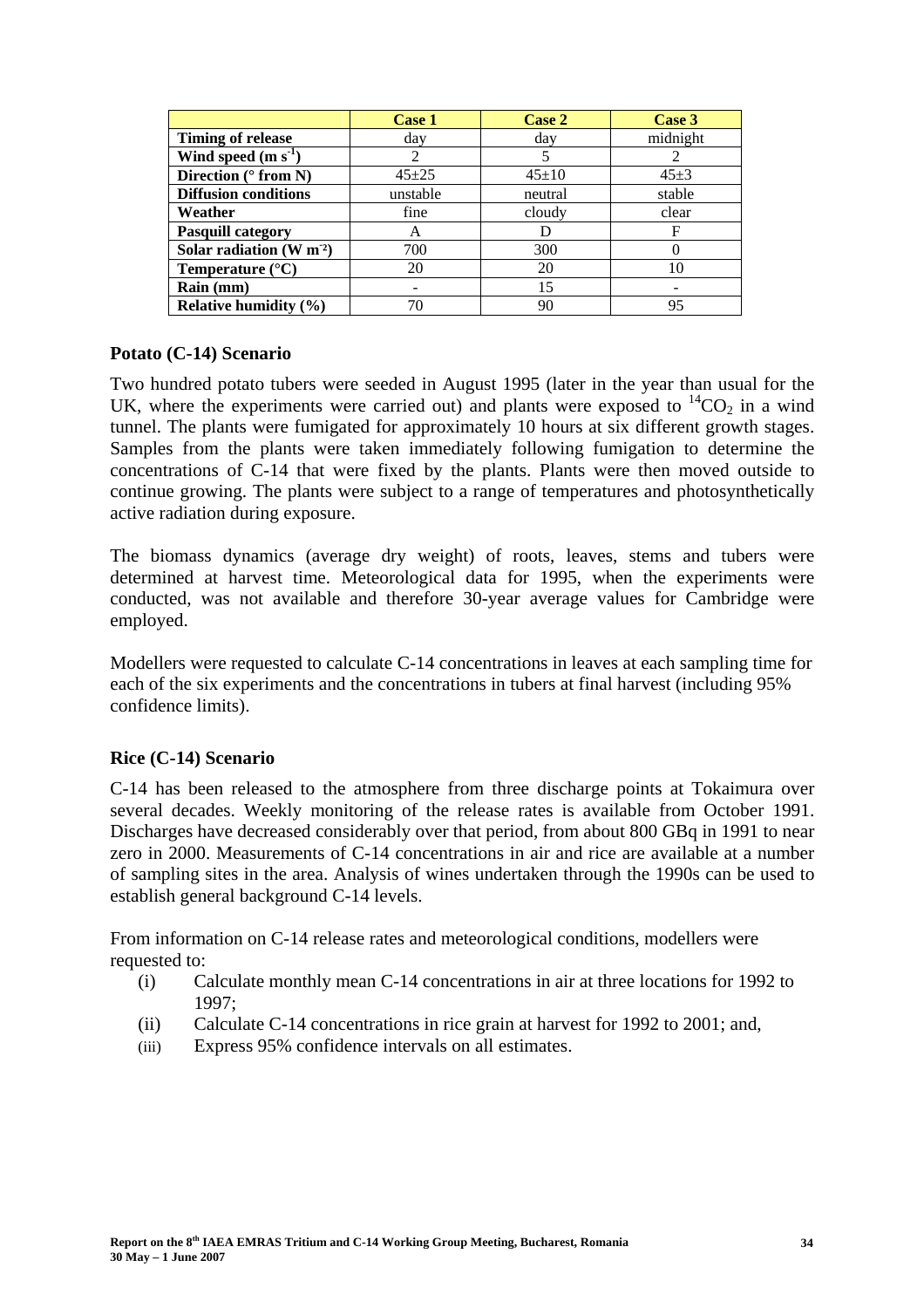#### **ANNEX C: List of Participants**

Mr D. Atanassov National Institute of Meteorology and Hydrology 66 Tzarigradsko Chaussee 1784 Sofia **Bulgaria** Tel: +359 88 631 83 21 Email: Dimiter.Atanassov@meteo.bg

Mr Y. Belot 40 rue du Mont Valérien F-92210 Saint-Cloud France Tel: +33 (1) 4771-0885 Fax: +33 (1) 5557-0476 Email: ycbelot@club-internet.fr

Ms. C. Boyer Laboratoire de Mesure et de Surveillance de l'Environnement Commissariat á l'Energie Atomique (CEA) - VALDUC 21120 Is sur Tille France Tel: +33 (0)6 7107-1157 Fax: +33 (0)3 8023-5209 Email: cecile.boyer@cea.fr / boyer.cecile@gmail.com

 Mr. D. Galeriu Senior Researcher/Project Manager, Life & Environmental Physics Institute of Physics & Nuclear Engineering "Horia Hulubei" IFIN-HH, Section 5 407 Atomistilor Street P.O. Box MG-6 RO-077125 Bucharest-Magurele Romania Tel: +40 (21) 404-2359 Fax: +40 (21) 457-4440 Email: galdan@ifin.nipne.ro / dangaler@yahoo.com

Mr. P. Guetat Deputy Head of Department, Department DTMN CEA - Centre de Valduc 21120 Is sur Tille France Tel: +33 (3) 8023-4280/4281 Fax: +33 (3) 8023-5234 Email: philippe.guetat@cea.fr

Mr. F. Baumgärtner Director Emeritus, Institute für Radiochemie Technische Universität München Grosostrasse 10d 82166 Gräfelfing Germany Tel: +49 (89) 851-347 Fax: +49 (89) 854-4487 Email: bgtbgt@web.de

Mr V. Berkovskyy (Scientific Secretary) Division of Radiation, Transport and Waste Safety Department of Nuclear Safety and Security International Atomic Energy Agency Wagramer Strasse 5 P.O.Box 100, A-1400, Vienna, Austria Phone: (+431)2600-21263 Fax: (+431)26007-21263 Email: v.berkovskyy@iaea.org

Mr. P. Davis (Working Group Leader) Senior Scientist Environmental Technologies Branch, Station 51A Atomic Energy of Canada Limited (AECL) Chalk River Laboratories K0J 1J0 Chalk River, Ontario Canada Tel: +1 (613) 584-8811 x3294 Fax: +1 (613) 584-1221 Email: davisp@aecl.ca

Mr A. Golubev Deputy Director, Center for International Relations RFNC-VNIIEF Russian Federal Nuclear Centre Russian Research Institute of Experimental Physics Sarov Nizhny-Novgorod Region Mira pr., 37 Nizhni Novgorod Region 607190 Sarov Russia Tel: +7 (831) 304-0995 Fax: +7 (831) 305-3808 Email: avg@dc.vniief.ru

Mr. Y. Inoue Senior Researcher, Environmental Radiation Effects Research Group National Institute of Radiological Sciences (NIRS) 4-9-1 Anagawa, Inage-ku 263-8555 Chiba-shi Japan Tel: +81 (43) 206-3254 Fax: +81 (43) 251-7819 Email: y\_inoue@nirs.go.jp / yoshi\_inoue2001@hotmail.com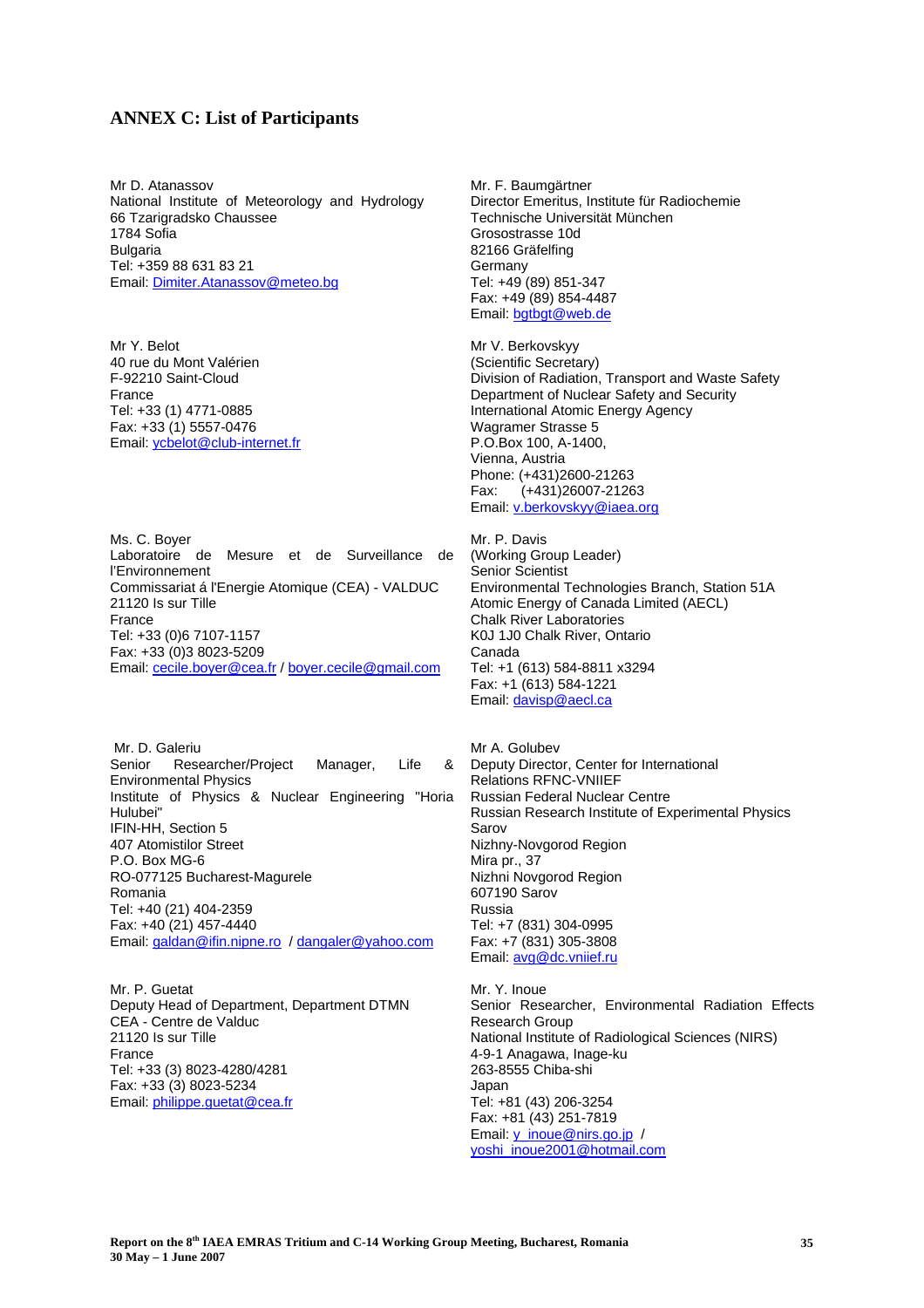Mr. J. Koarashi Researcher, Radiation Protection Department, Nuclear Fuel Engineering Laboratories Japan Atomic Energy Agency (JAEA) 4-33 Muramatsu Tokai-mura, Naka-gun 319-1194 Ibaraki-ken Japan Tel: +81 (29) 282-5843 Fax: +81 (29) 282-6757 Email: koarashi.jun@jaea.go.jp

Mr S. Mavrin Lead Scientist, RFNC-VNIIEF Russian Federal Nuclear Centre Russian Research Institute of Experimental Physics Sarov Nizhny-Novgorod Region Pr Mira 37 607190 Russia Email: avg@dc.vniief.ru

Ms. A. Melintescu Senior Researcher, Life & Environmental Physics Department Institute of Physics & Nuclear Engineering "Horia Hulubei" IFIN-HH, Section 5 407 Atomistilor Street P.O. Box MG-6 RO-077125 Bucharest-Magurele Romania Tel: +40 (21) 404-2359 Fax: +40 (21) 457-4440 Email: ancameli@ifin.nipne.ro / melianca@yahoo.com

Mr. L. Patryl DASE/RCE/CCI Commissariat à l'Energie Atomique (CEA) Centre de Bruyères le Châtel B.P. 12 91680 Bruyères le Chatel France Tel: +33 (1) 6926-5133 Fax: +33 (1) 6926-7065 Email: luc.patryl@cea.fr

Ms. F. Siclet Research Engineer, LNHE (National Hydraulics & Environment Laboratory) Electricité de France (EDF) - Département Environement (R&D) 6, Quai Watier B.P. 49 78 401 Chatou Cédex France Tel: +33 (1) 3087-7847 Fax: +33 (1) 3087-7336/8109 Email: francoise.siclet@edf.fr

Mr. V. Suolanen Research Scientist, Nuclear Energy VTT Technical Research Centre of Finland Lämpömiehenkuja 3

Mr. C.W.. Lee Project Manager, Nuclear Environment Division Korea Atomic Energy Research Institute (KAERI) P.O. Box 105 150 Dukjin-dong, Yusong 305-600 Taejon Republic of Korea Tel: +82 (42) 868-2395 Fax: +82 (42) 863-1289 Email: hslee5@kaeri.re.kr

Mr. T. Masuda<br>Researcher, Environmental Simulation Institute for Environmental Sciences 1-7 Ienomae, Obuchi, Rokkasho-mura Kamikita-gun 039-3212 Aomori Japan Tel: +81 (175) 710-802 Fax: +81 (175) 710-800 Email: masuda@ies.or.jp / ikadroka@yahoo.co.jp

Ms. K. Miyamoto Senior Researcher, Environmental Radiation Effects Research Group National Institute of Radiological Sciences (NIRS) 4-9-1 Anagawa, Inage-ku 263-8555 Chiba-shi Japan Tel: +81 (43) 206-3156 Fax: +81 (43) 251-4853 Email: kiriko@nirs.go.jp

Ms. S-R. Peterson Environmental Analyst Operations & Regulatory Affairs Division (MSL-629) Lawrence Livermore National Laboratory (LLNL) 7000 East Avenue P.O. Box 808 CA-94551 Livermore United States of America Tel: +1 (925) 424-6453 Fax: +1 (925) 422-8684 Email: peterson49@llnl.gov

Ms. K. Smith Senior Consultant, Risk & Resource Management Enviros Consulting Limited Building D5 Culham Science Park OX14 3DB Abingdon, Oxfordshire United Kingdom Tel: +44 (1946) 824-761 Fax: +44 (1946) 824-762 Email: karen.smith@enviros.com

Mr. H. Takeda National Institute of Radiological Sciences (NIRS) 4-9-1 Anagawa, Inage-ku 263-8555 Chiba-shi